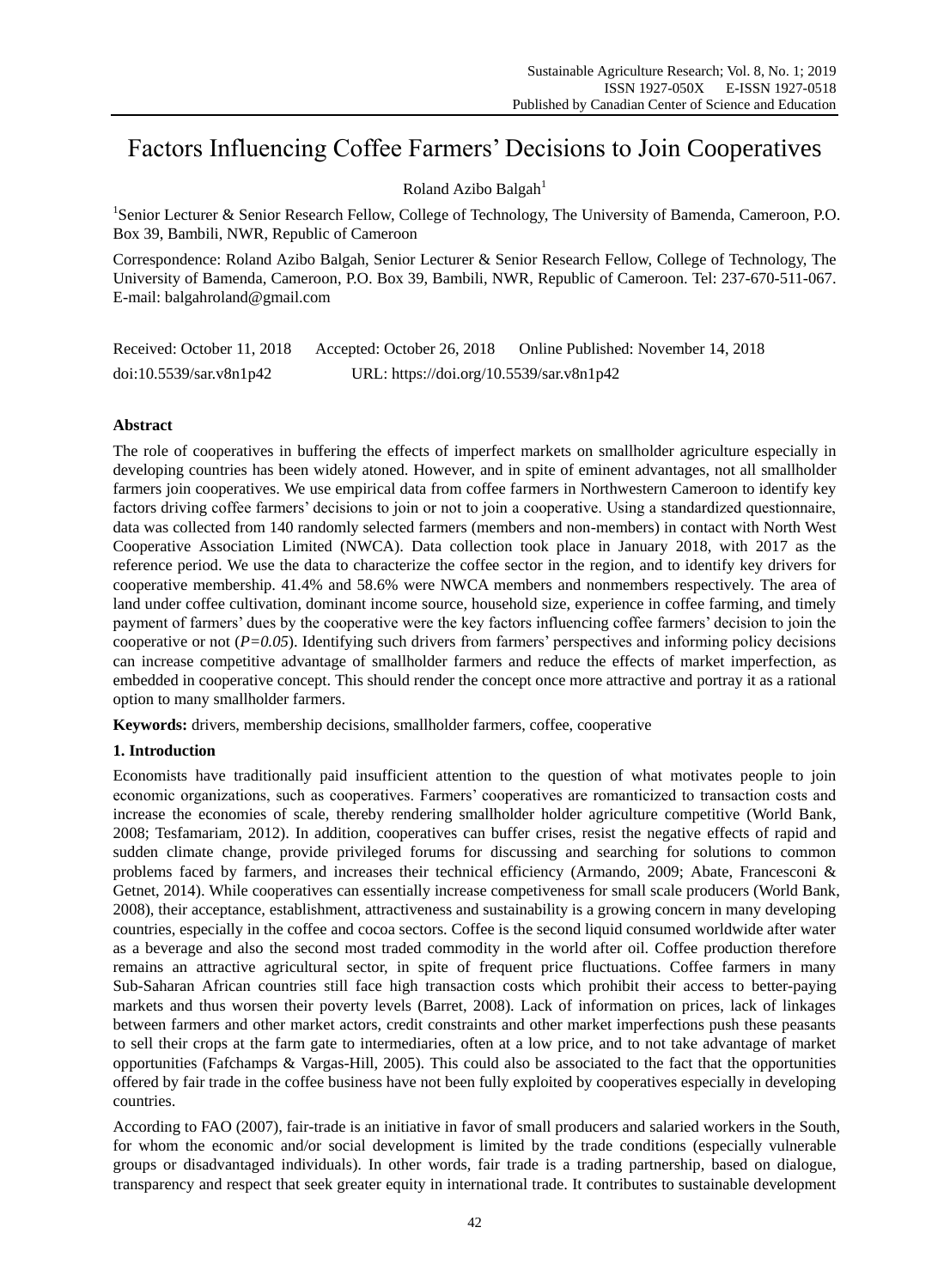by offering better trading conditions to, and securing the rights of disadvantaged producers and workers especially in the South. Fair trade organizations (backed by consumers) are actively engaged in supporting producers in awareness raising and in campaigning for changes in the rules and practices of conventional international trade (Pierre, 2007; FLO, 2009). Therefore if an equitable access to the markets under better trade conditions can help them in their development, they can participate in fair trade. This trade guarantees to producers in developing countries the purchase of their products at a "just" price, sheltered from global market fluctuations. Estimates showed that certified sustainable coffee accounted for 9% of international coffee sales and was projected to increase to 18% in 2015 (COSA, 2013; Bacon, Robert & Hannah, 2015). membership in, or the creation of farmer organizations (cooperatives) and the certification of coffee farmers have often been suggested to address the problem of coffee marketing, given their capacities for collective action, as they represent efficient mechanisms for increasing market access and reducing poverty (Birchall, 2003;Poulton, Kydd &Doward,2006; World Bank, 2008; Bacon et al., 2015).

Cameroon seems to take advantage of the favorable options available for coffee farmers in developing countries. Tuengno (2016) opines that over 25,000 coffee farmers had been certified in Cameroon by 2016. In spite of such efforts, at least two problems still plague the coffee sector. First, production is at best stagnant, and even reducing. Going by global statistics, Cameroon is the 31<sup>st</sup>most important producer of coffee in the world. Unfortunately, recent statistics from the Cameroon coffee-cocoa board (ONCC, 2018) revealed that coffee produced during the 2016-2017 campaign was only 20,270 tons, representing a decrease of about 20% compared to the volume produced during the previous campaign. This is the worst performance of registered in the Cameroonian coffee sector and supersedes the 16,142 tons in absolute terms recorded during the 2012-2013 campaign; which was qualified as the worst campaign in the last 50 years (Brice, 2018). Second, the bulk of coffee producers who are smallholders are increasingly de-motivated to join or create cooperatives. This further keeps the country away from reaching the goals contained in the recovery plan according to which the national production should rise to 150,000 tons by 2020.Statistics on the current number of coffee cooperatives in Cameroon are quite difficult to come by. According to Joitsa, Musima & Yambene (2015), there are cumulatively about 150 simplified cooperatives and cooperatives with board of directors in Cameroon (Note 1). The most active exporters of coffee in Cameroon include Olam-Cameroon Olam (a subsidiary of Olam International Limited), UTI (Union trading international, UCCAO (Union *Centrale des Cooperatives Agricole de l'Ouest)*, NWCA (North West Cooperative Association), NEALIKO, Hilltop Dynamics, and Alpine Coffee Limited. Cooperatives therefore present a very useful tool in helping coffee farmers escape from poverty and also improve their livelihoods, through collective marketing (ibid). Drop in membership or reluctance to join cooperatives is a call for concern for those interested in poverty alleviation and sustainable development. The need for research that should inform development efforts in the coffee sector is therefore eminent. This paper makes a contribution by characterizing the smallholder coffee sector in Cameroon, as well identifying key factors driving coffee farmers' decision to join cooperatives or not.

## *1.1 Problem Statement*

Coffee production and processing plays an important role in many economies. Coffee is grown in over 60 (mostly less developed) countries in Latin America, Asia and Africa, where it lends itself as a source key source of income for over 100 million people (Manning, Boons, von-Hagen & Reinecke, 2012; Nkechi & Uchenna, 2015). The bulk of the coffee produced on small farms is consumed out of the production centers. The top coffee consuming countries include the USA, Germany, Japan, Italy and France, in decreasing order of importance (Manning et al., 2012). In order to enhance fair competition, smallholder coffee farmers have often been encouraged to engage in cooperative production and marketing. Many Non Governmental Organizations (NGOs), bilateral or multilateral organizations and national governments have supported, defended or promoted agricultural cooperatives as important institutions to attract higher returns from the coffee and other related sectors (Armando, 2009). Market penetration has also been facilitated by favorable policies, such as fair trade (FAO, 2007, FLO, 2009).

Coffee production is an important cash crop in Cameroon. In 2015 for instance, the government of Cameroon through its Ministries of Agriculture and Rural Development (MINADER), and Scientific Research and Innovation (MINRESI) developed a new strategy for the coffee sector, aimed at motivating farmers to boost up production and accelerate sustained development needed for poverty reduction (Divine, 2014). One key approach here was improving smallholder productivity and commercialization of crops with the help of cooperatives, given the general drop in production orchestrated by serious drop in coffee prices in the late 1980s and early 1990s, as a consequence of structural adjustment programs. Despite all these efforts, many coffee farmers have been reluctant to join or create cooperatives, partly because of the sharp decline in the marketing of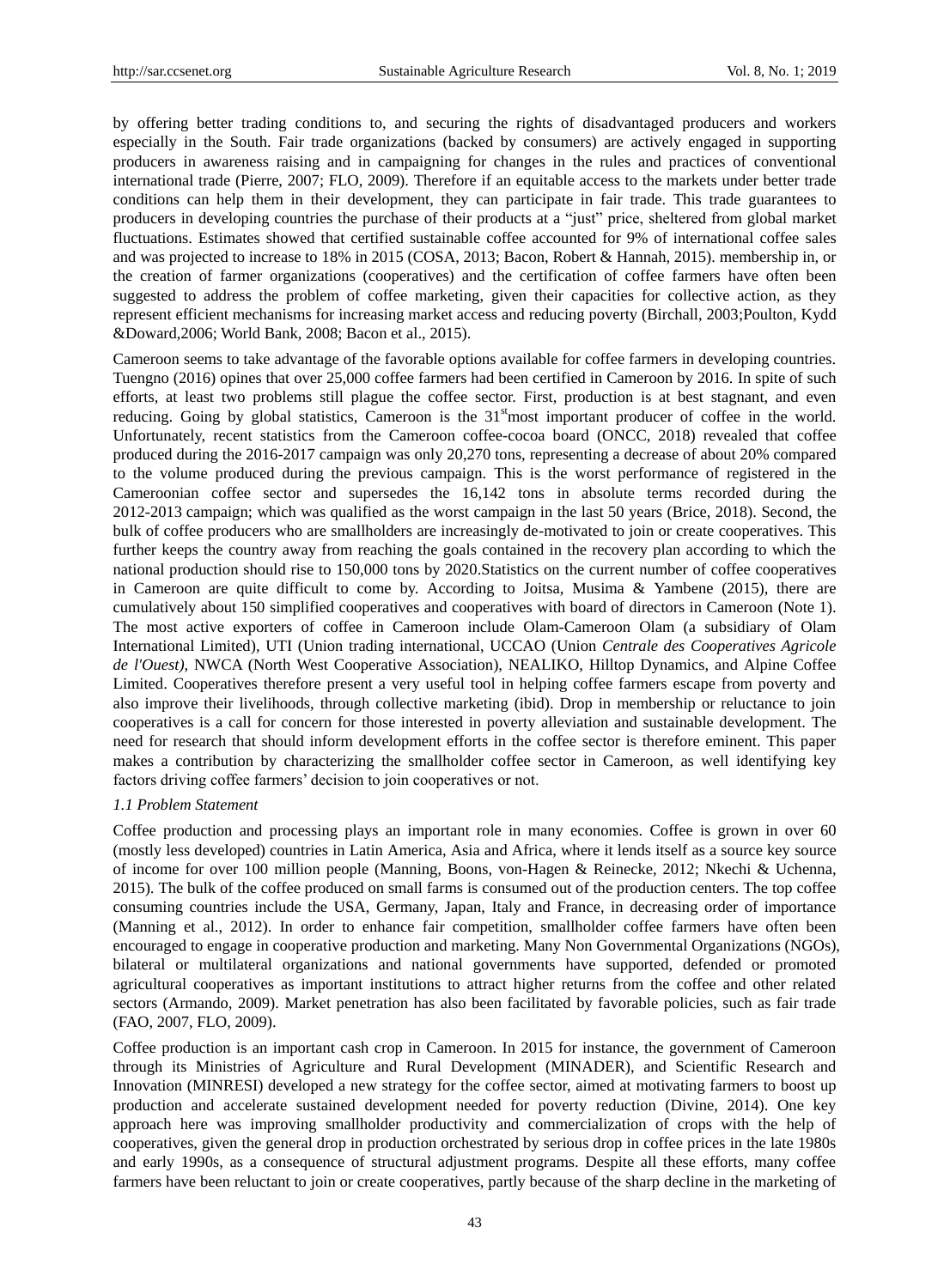coffee through cooperatives as a result of the liberalization of the coffee sector in the late 90's (Momo-Lekane, 2016). Using the case of the North West Cooperative Association (NWCA) in the North West Region of Cameroon – a principal coffee producing region in the country, this article characterizes the coffee sector and identifies key factors(de)motivating coffee farmers to join cooperatives.

## *1.2 The Concept of Cooperatives Revisited*

A cooperative is a legal entity owned and democratically controlled by its members. Members often have a close association with the enterprise as producers to consumers of its products or services or as its employees (Hueth & Marcoul, 2009; Nigusie, 2013). The spirit of association is essential to human progress since the beginning of human society. However, the innumerable forms of cooperative action in socio-economic life are contingent on multiple cooperation instincts and the innate corporate feelings which human beings adopt. Good cooperation from social feeling and the economic rationale of endless effects of collective action, have led to the beginning of formal cooperation (Birchall & Simmons, 2008; Nigusie, 2010 & 2013). As a result, certain values and principles (self help, self-responsibility, democracy, quality, equity and solidarity) have emerged that guide the operation of cooperative behavior. In the tradition of their founders, cooperative members believe in the ethical values of honesty, openness, social responsibility and caring for others. According to Nigusie (2013), cooperatives are therefore democratic organizations controlled by their members, who actively participate in setting policies and making decisions. In more democratic cooperatives, men and women serving as elected representatives are accountable to the members of the cooperative. In this sense, members have equal voting rights and thus contribute equitably to the capital of the cooperative. In the case of coffee production and marketing, cooperatives should support smallholder farmers to increase their bargaining power and become more competitive (Joitsa et al., 2015).

Based on the aforementioned, it is logical to conceptualize cooperatives as social enterprises which can potentially help the poor to break through the vicious cycle of poverty (Zeuli&Cropp, 2004;Birchall&Simmons, 2008;Birchall&Ketilson, 2009;Bernard, Abate, & Lemma, 2013;Divine, 2014; Abate et al., 2014). This probably explains why Kumar, Wankhede and Gena (2015) describe a cooperative as an autonomous association of persons united voluntarily to meet their common economic, social and cultural needs and aspirations through a jointly-owned and democratically-controlled enterprise.

Enormous research exists on the roles of cooperatives in community development in countries around the world in general, and their specific contributions to agricultural productivity and poverty reduction (Frederick, 1997; Zeuli & Cropp, 2004; Birchall & Simmons, 2008; Birchall & Ketilson, 2009; Kumar et al., 2015; Hasen & Mekonnen, 2017). Past research done for instance by Fredrick (1997) on the cooperative movement in western Malaysia showed differences between cooperative policies before and after independence. He attributed community social and economic impacts to increased membership in cooperatives. Being voluntary, democratic and self -controlled, cooperatives offer institutional forms through which local communities gain control over productive resources and activities from which they derive their livelihoods (Wayama, Develtere & Pollet, 2009; Getnet & Anullo, 2012; Ito, Bao & Su, 2012; Nkechi & Uchenna, 2015). Cooperatives provide services ranging from group purchasing discounts, access to markets, better product information and technology, through risk-sharing and reduced transaction costs, to increased farm income and joint ownership of common facilities (Jamilah, 2006; Markelova & Mwangi, 2010; Lund, 2013; Nkechi & Uchenna, 2015; Hasen & Mekonnen, 2017). Jamilah (2006) for instance studied the Fisherman's cooperatives in Malaysia and found them to promote both economic and social benefits to their members.

For some scholars, cooperatives conduct business in a transformational development way, by allowing members to take charge of their own destinies and bring desired services to their communities (Osterberg, Hakelius, & Nilsson, 2007; Hasen & Mekonnen, 2017). In addition, cooperatives facilitate decision making, build trust and accountability through democratic processes, while generating profits and accumulating/protecting assets at the community level (Osterberg et al., 2007; Nkechi & Uchenna, 2015). Trust is a crucial factor, as it determines group cohesion and subsequent levels of performance of cooperatives.

Several studies suggest that membership in cooperatives improves the commercialization behavior of smallholder farmers; whichin turn enhances farm productivity and farm income at micro level, and food security and allocative efficiency at macro level (Bernard & Spielman, 2009;Markelova&Mwangi, 2010; Abate et al., 2014). Cooperatives also reduce transaction costs and information asymmetry by strengthening farmers' negotiation ability (Hellin, Lundy, & Meijer, 2009; Trebbin, 2014). This will, in turn, increase the income of farmers (members) through their bargaining power, which increases the price of their products and lowers the costs of purchased inputs. Furthermore, inclusive cooperatives play a strong social role in improving gender relations and help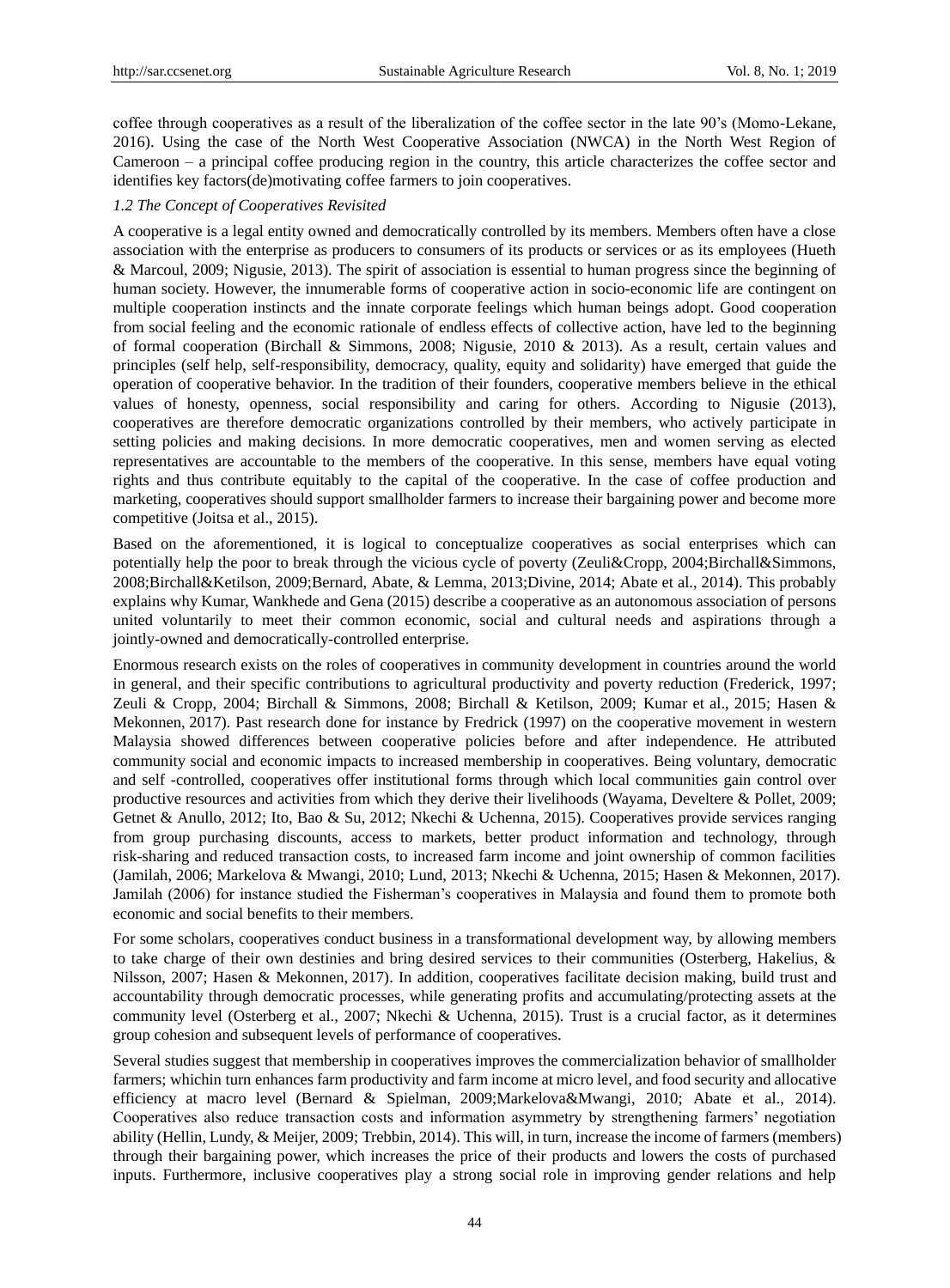women create safe spaces to build their social solidarity and problem-solving capacity, particularly in all-female cooperatives (Baden & Pionetti, 2011). Some scholars therefore, rightfully contend that cooperation amongst members could be a way out in enhancing cooperative benefits and reducing membership problems (Zeuli & Bentacor, 2005; Kumar et al., 2015). This can be crucial for the survival of the largely smallholder-oriented coffee sector in Africa, whose current production is largely under expectation.

According to the International Coffee Council (2015), coffee is grown in 25 countries in Africa. Despite this numerical advantage, Africa's share of world production of coffee dropped from 24.9% to an average of 14% in 2015. One of the reasons for this drop was the shortage of efficient farmer organizations which can act as conduits to supply essential support services and other initiatives to develop the coffee sector. In countries where a free marketing system applies, prices are dictated by the international market and transmitted locally through either an auction system (the case of Ethiopia, Kenya, and Tanzania) or direct sales (the case of Rwanda, Uganda, etc.). As reported by the Centre for International Development Issues Nijmegen (CIDIN) (2014), farmers in Uganda, Kenya and Ethiopia have developed a high amount of certainty that they can sell their coffee throughout the coffee season at a decent price if they go through coffee cooperatives. However in order to reduce the risk of opportunistic behavior (e.g. side-selling) the identity of members matter to build trust and long-term relations in the cooperatives. Furthermore, trust lowers enforcement and thus transaction costs (Keefer & Knack, 2005). Chaddad (2012) recognized that cooperatives use the style of neoclassical contract as they blend informal mechanisms based on trust and reputation in repeated transactions with formal governance mechanisms (such as a Board of Directors elected by members).

For any cooperative or association to exist and operate, there are certain laws and policies that they must abide by. Cooperative policies, whether published as a dedicated document, enshrined in overarching public documents such as the country's Constitution or national development plan; or derived from policy statements and declarations; are of course strongly influenced by the relationship between cooperatives and the state. In the post-colonial period, few countries issued dedicated cooperative development policies, but many integrated cooperative promotion as a key strategy into their national development policies, going as far as enforcing the ―cooperativization‖ of the entire nation, as was the case for instance in Tanzania and Tunisia (CIDIN, 2014). In these cases as in many others, cooperative policies were motivated by political goals rather than the desire to create a conducive environment for the emergence of genuine cooperatives. Moreover, such policies were devised without any involvement of the people most concerned, i.e. the cooperative members.

The collapse of state-sponsored cooperative movements in the 1990s, the process of economic liberalization and deregulation, as well as ever growing calls for democratization, multi-partism and popular participation led to the revision of cooperative laws in most countries. Many Governments decided to anchor those laws in to their national cooperative development policies which, in most cases, were designed in close consultation with cooperative organizations, cooperative members and civil society organizations. By 2014, over thirty African countries had adopted cooperative development policies (ILO, 2014).

Cooperatives are very important but not the only organizational forms that can lever the poor out of poverty. Other traditional systems of cooperation (or associations), mutuality, reciprocity and solidarity exist in all African societies, and they have remained vibrant till today, in particular in rural areas and in the urban informal economy. Well known are the rotating savings and credit associations or ROSCAs (also known as "tontines" in French speaking Africa) which are omnipresent on the continent and involve large numbers of people.More often than not, they include an element of mutual social assistance in addition to savings and credit functions. Of great importance is the social aspect of these associations, as they provide opportunities to meet and celebrate as a group on a regular basis. Burial societies, which can be considered as a form of micro-insurance, are prevalent especially in Southern Africa and Ethiopia. Mutual work-sharing schemes for large, labor-intensive ventures such as house construction, land clearing or crop harvesting can be found everywhere on the continent. Other traditional forms of cooperation provide social assistance to community members in need (a practice known as ―Ubuntu‖ in Southern Africa, or ―Umoja‖ in East Africa).Such ancient traditions have been successfully adjusted to modern times, to urban societies and to the informal economy of many African countries (Develtere, Pollet & Wanyama, 2008). In these traditional associations, social capital and social control are of paramount importance. These groups/associations may handle large amounts of cashwithout any collateral or security. Transactions are therefore often based on trust and social cohesion, and not necessarily onwritten agreements or contracts. The groups are often temporary or periodic in nature and emerge when needs or opportunities arise. It is worth mentioning that these groups seldom build secondary bodies such as unions and federations. However, these traditional African self-help groups share many of the values and principles of modern cooperatives but do not replace the latter. Rather, they co-exist with them even today. Cooperatives work well in traditional societies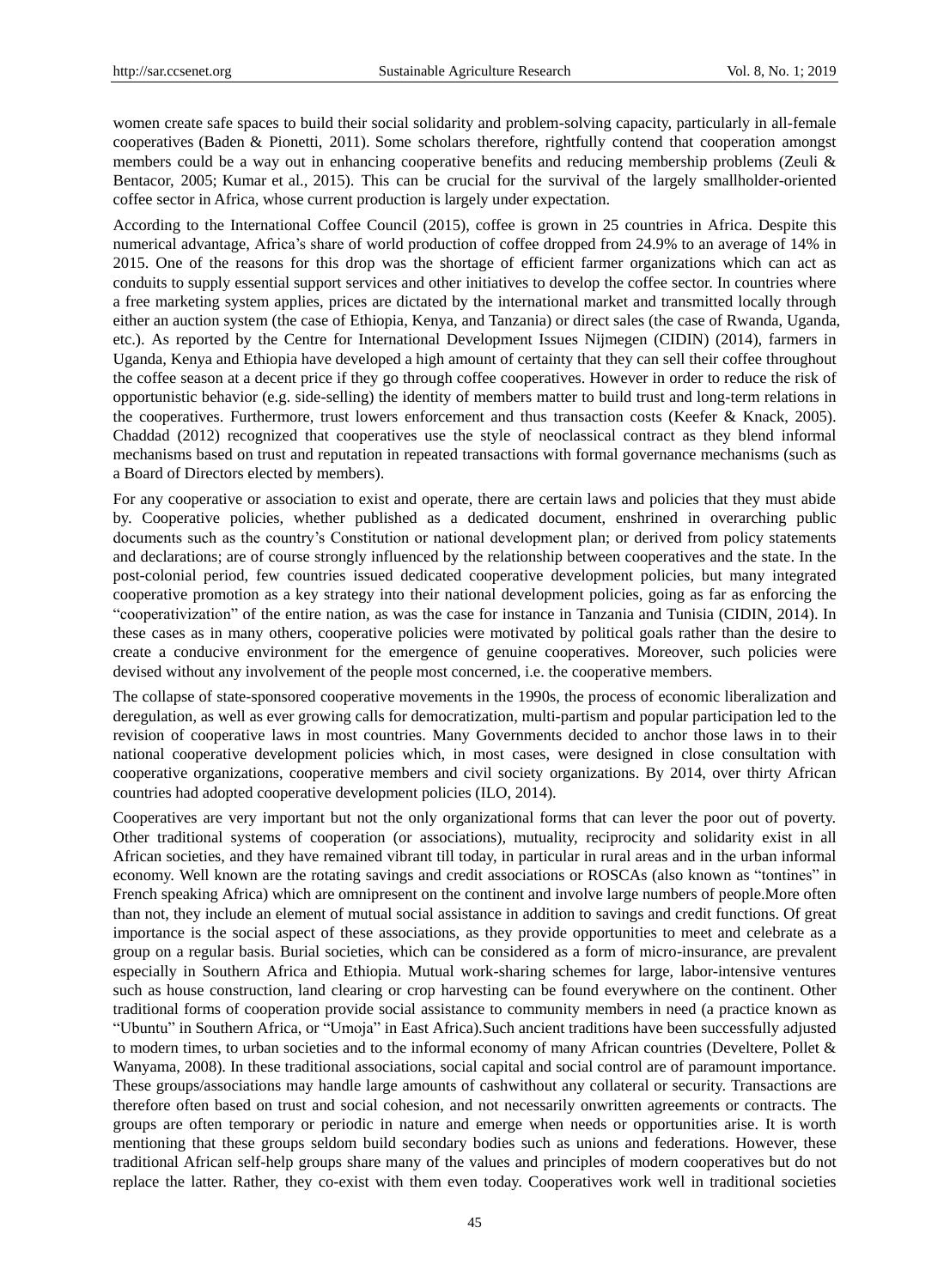where mutuality and informal cooperative activities are embedded in the form of common property, such as shared water and grazing rights and informal financial sharing among vendors in markets. In typical African societies, the success for instance of farmer cooperatives can be partially explained by their similarity to the traditional rotating savings and credit associations found in most rural communities (Develtere et al., 2008; ILO, 2014).

Since its inception, the cooperative sector in Cameroon has been guided by a number of legal frameworks (Note 2). In spite of slight differences, these laws and their accompanying decrees of application emphasize certain general aspects of cooperatives, particularly democratic control, joint ownership, relative autonomy and voluntary nature. Except for registration fees, members of agricultural cooperatives are generally not expected to pay any form of taxes (Department of Cooperation and Mutuality, 1981;Joitsa et al., 2015).

It can therefore be concluded that joining cooperatives is largely beneficial especially to smallholder coffee farmers in Cameroon. If Cameroonian farmers are rational they should demonstrate stronger preference to join cooperatives. Deviations from this "ideal" situation provided strong justification for this research.

## *1.3 What Drives Farmers' Decision to Join Cooperatives?*

The topical literature identifies several reasons why famers decide to or not to join a cooperative. Using a Probit model in Rwanda, Divine (2014) for instance found out that the greater the number of cooperatives relative to the number of processors (or farmers), the more they willingness to be members of the cooperative. This, he contends, is driven by the greater probability to directly participate in cooperative activities. Farmers with more assets are slightly less inclined to join cooperatives, unless the probability to directly participate in the cooperative's activities is high. Okwoche, Osugura and Chukudi (2012) also reported that farmers joined the farmers' cooperative societies mainly to have access to financial credit. Lerman and Ruben (2005) on their part explained that access to non-farm income encourages peasant farmers to join the cooperatives because they are less exposed to risks. In another study, Jussila, Byme and Tuominen (2012) revealed that people become cooperative members essentially to enhance social status and take decisions that favor their preferences.

Fanaye and Thomas (2012) applied Tobit and Logit models to analyze the determinants female membership in agricultural cooperatives in Ethiopia. They observe that the organizational form of cooperatives affects the proportion of female members. In addition, women decided to join cooperatives when the expected utility exceeded the cost of membership (e.g. membership fee).

Other studies (e.g Bernard & Spielman, 2009; Asante, Sefa & Saprong, 2011; Azmah, Fatimah, Rohana & Rosita, 2012) have shown that the age of the farmer is positively and significantly correlated with cooperative membership. As the farmer gets older, (s) he is likely to join a cooperative mainly secure a market for his/her increasing output, or for old age (security) reasons. Educational level of the household head is another personal variable that positively determines cooperative membership (Bernard & Spielman, 2009; Verhofstadt & Maertens, 2014; Mojo, Fischer & Degefe, 2015). According to Verhofstadt and Maertens (2014), as farmers become more educated on the benefits of cooperatives, they are likely to join. The sex of the household head can also influence membership decision. As confirmed by Abebaw and Haile (2013), male-headed households are more likely to participate in agricultural cooperatives than female-headed households, since men generally undertake less reproductive functions (Balgah, 2016).

Some studies demonstrate that household size affects the membership decisions (Bernard & Spielman, 2009, Mojo et al., 2015). There contentions are however mixed. The influenced of assets owned by farmers is equally mixed. For instance, size of owned land and livestock holdings have been found in a number of studies to positively influence cooperative membership (Asante et al., 2011; Bagher, 2011; Francesconi & Heerink, 2011; Abebaw& Haile, 2013; Mojo et al., 2015). On the contrary, Karli, Bilgic and Celik (2006) and Verhofstadt and Maertens (2014) indicate that owning more land decreases the likelihood of being a cooperative member. Asante et al (2011) and Bagher (2011) also showed that access to credit/loan and income influenced farmers' decision to join farmer based organizations.

In addition to household and personal factors, institutional variables can also influence participation in cooperatives. For example Fischer and Qaim (2012), Abebaw and Haile (2013), and Verhofstadt and Maertens (2014) indicate that distance to the nearest road has a negative and significant relationship with households' participation in cooperatives. This is logical, as marketing difficulties are minimized by access to major roads. Additionally, proximity to the cooperative office has a significant influence indicating the effects of farmers' geographic locations on participation decisions (Mojo et al., 2015).

In spite of some trends, the studies summarized above seem to indicate that the determinants for individual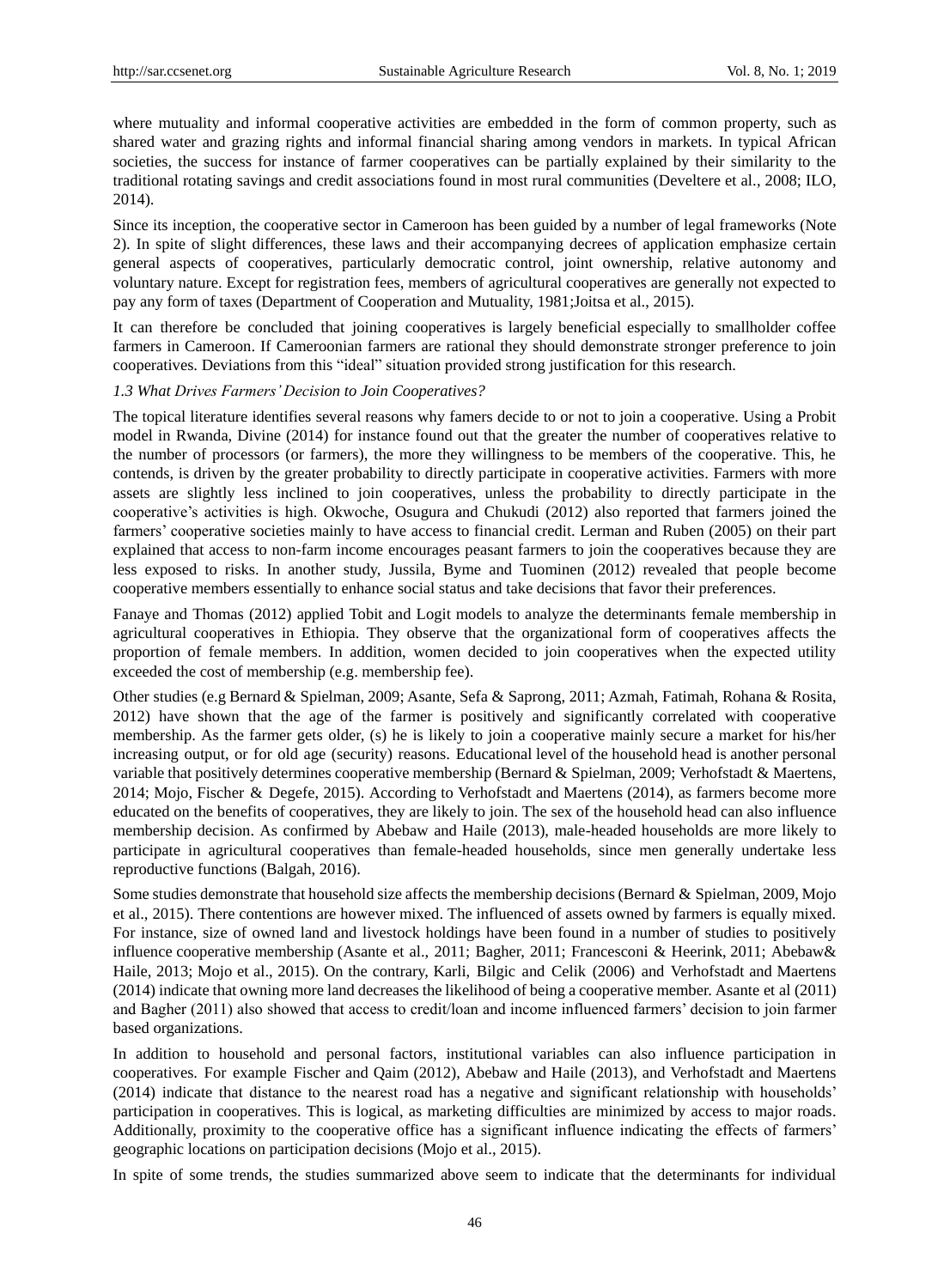membership decisions are generally context-specific (Manning et al., 2012).Since the 2013-2014 campaign in Cameroon which restored the hopes of producers (with production reaching 32,800 tons), the national production has rather slumped by more than 12,500 tons. According to local experts, this decrease could be attributed to the unavailability of seeds, the use of old varieties with meager output, the high cost of inputs, and the old age of plantations and of the producers. There is also the lack of interest of farmers to join cooperatives as well as in coffee planting since its price is less profitable, compared to crops like cocoa. Indeed, the price of coffee is not in line with the volume of work required by coffee production (Brice, 2018). We therefore examine these and other factors in the Cameroonian context, given the rapid slum in coffee production and the increasing reluctance of coffee farmers to join cooperatives.

## **2. Research Methodology**

## *2.1 Brief Description of the Study Area*

The North West region of Cameroon is largely agricultural, and is still a major coffee producing region in Cameroon (Balgah, 2016). The North West Cooperative Association (NWCA) located at the heart of Bamenda – the regional capital is the most important coffee farmers' cooperative in the region. NWCA was purposively selected for the study because it deals with both members and nonmembers. According to NWCA management, the decision to collaborate even with nonmembers has been driven by the rapid drastic drop in registered members in the last 2 decades. For the sake of this study, it provides us with a sampling frame that allows access to both members and nonmembers, in our attempt to identify which factors are critical in the decision-making process.

## *2.2 Sampling Procedures*

Multi-stage sampling approach was applied. In the first stage, we purposively sampled NWCA, based on the fact that it trades with both members and nonmembers. As such, access to the two types of farmers will be easier. Secondly, NWCA is the only farmers' cooperative working with coffee farmers located in all four (of the seven) divisions in the North West region of Cameroon, where coffee production is widely done. The sampled farmers was therefore (at least to a large extent) representative of the farmers in the research region. However, due to time and financial constraints two of the four divisions where NWCA operates were randomly selected for the data collection. 140 farmers were then randomly selected from the two divisions for data collection, irrespective of whether they were members or not. The sampling frame was obtained from the management of NWCA. Information from NWCA suggested that there were 230 farmers with which the cooperative actively collaborated in the 2017 coffee farming season. A total of 140 farmers (60.9%) were then randomly selected, irrespective of whether they were registered members of NWCA or not. The major criterion was active cooperation with NWCA in the 2017 coffee farming season. Nevertheless, the question on membership with NWCA was asked to all respondents, as this was needed later for the differentiated analysis.

## *2.3 Data Source and Method of Data Collection*

In this study, both primary and secondary data was collected, using a mixed methods approach. Quantitative primary data was collected using a structured questionnaire with both opened and closed ended questions. Information on household demographics, coffee production systems, coffee marketing, harvest, sales and incomes from coffee as well as key reasons for joining and for not joining NWCA were collected. Qualitative data was obtained using Participatory Rural Appraisal (PRA) tools, particularly focus group discussion, key informant interviews and field observations. Qualitative data was mainly collected to complement the standardized questionnaire. Secondary data was collected from relevant sources such as the internet, journal papers and books in NWCA office.

## *2.4 Data Analysis*

Both descriptive statistics and econometric analyses were performed.

## 2.4.1 Descriptive Statistics

Descriptive statistics (frequencies, percentages and means) were used to characterize coffee farmers and the coffee sector in North West Cameroon. The results are presented and discussed in the first part of the results and discussion section.

## 2.4.2 Econometric Analysis

In order to identify which factors robustly affect farmer's decision to become a member or not of NWCA, a cumulative logistic model is employed. The logistic model (based on Bogale&Shimelis, 2009) can be econometrically specified as follows: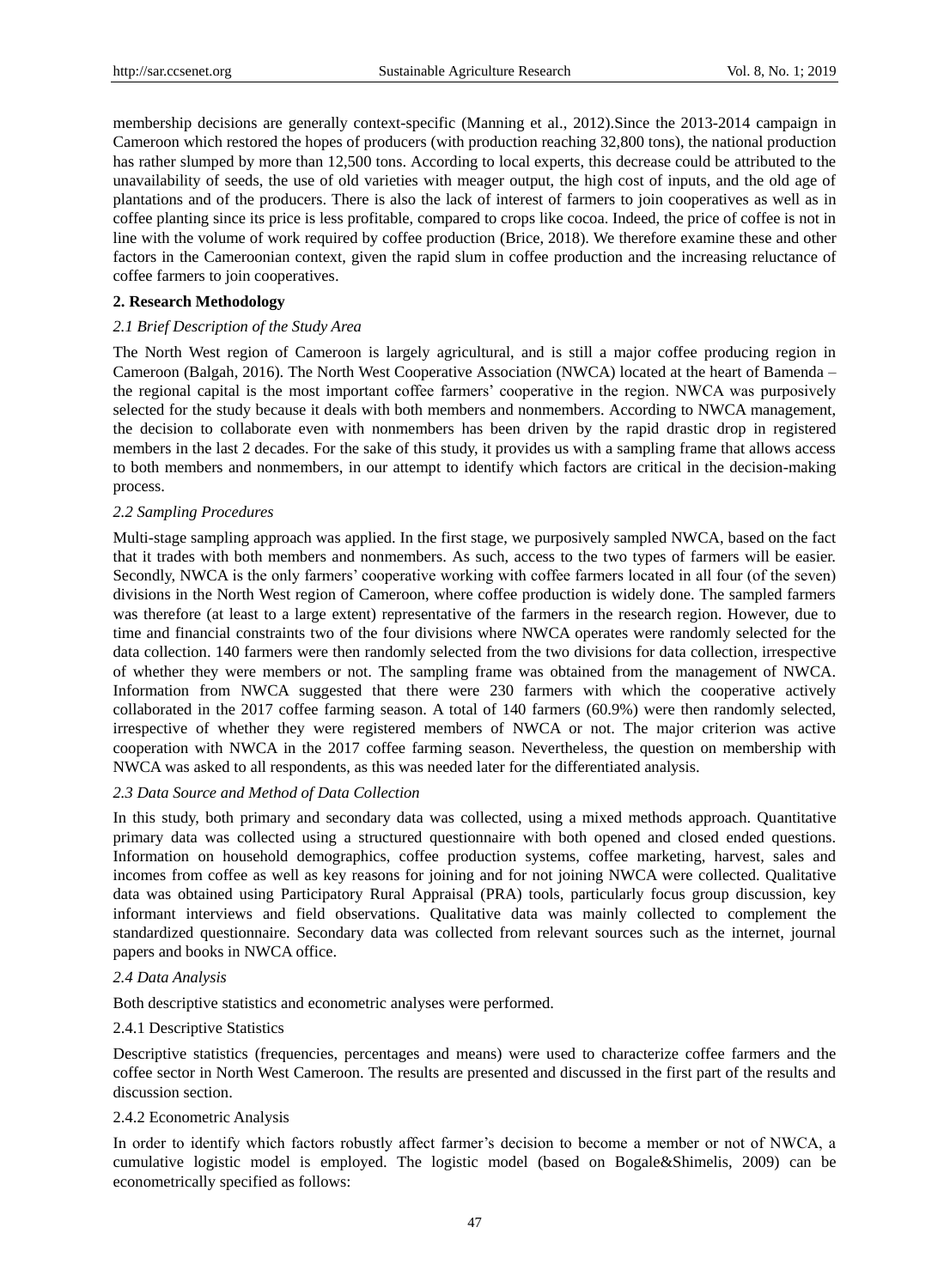$$
\text{Pi} = \text{F (Zi)} = \frac{1}{1 + e^{-(\alpha + \sum \beta i X i)}} \tag{1}
$$

Where  $P_i$  is the probability that an individual becomes a member given  $X_i$  (the i<sup>th</sup> explanatory variables),  $\alpha$  and  $\beta_i$ are regression parameters to be estimated, e is the base of the natural logarithm and  $Z_i$  is the odds ratio of the probability that the farmer would become a member. For easy interpretation of the coefficients, the logistic model could be written as:

$$
\left(\frac{P_i}{1 - P_i}\right) = e^{Zi} \tag{2}
$$

Where Pi is the probability that the farmer would become a member and  $1 - P_i$  the probability that the farmer will not become a member of NWCA

Taking the natural logarithm of equation (2) therefore yields:

$$
\ln\left(\frac{P_i}{1 - P_i}\right) = \text{Zi} = \alpha + \beta 1 \text{X1} + \beta 2 \text{X2} + \dots + \beta \text{mXm} \tag{3}
$$

To conclude, the following Logit model will be used:

$$
Z_i = \alpha + X_f \beta_f + X_g \beta_g + X_c \beta_c + X_n \beta_n
$$
\n(4)

Where  $Z_i$  = probability that farmer will become a member of NWCA

 $X_f$ ,  $X_g$ ,  $X_c$  and  $X_n$  are the different independent variables and  $\alpha$  and  $\beta$  are regression parameters to be estimated.

Both descriptive and econometric analyses were performed using the Statistical Package for Social Sciences (SPSS) version 20.0, and Microsoft excel spread sheet 2010. All the descriptive and inferential statistics performed in this study was done at the 95% confidence interval ( $\alpha$  = 0.05). Analyses of the socio-economic characteristics of coffee farmers and the coffee were first done. Logistic regression analysis was then applied to ascertain the factors that influence membership of coffee farmers in NWCA.

The student t-test was used to verify the lone hypothesis in this study. Based on previous studies (e.g. Karantininsis, 2007; Chaddad, 2012), it was hypothesized that farm sizes for members would be significantly higher than those of non-members. This hypothesis is based on the assumption that a broader asset base creates stronger trust between the cooperative and the member, making membership attractive to both parties (Hasen & Mekonnen, 2017). Results are presented and discussed in the next section.

## **3. Results and Discussion**

## *3.1 Socio-economic Description of Sampled Coffee Farmers*

Our random sample of coffee farmers was dominated by male farmers (65%). The rest (35%) were female. This trend is consistent with previous findings in developing countries, contending a consistently high male dominance in economic farm enterprises (e.g. coffee production), as women tend to be more engaged in reproductive and non-economic activities than men (see for instance, Balgah, 2016).

The cumulative bulk of coffee farmers (almost 56%) had no formal schooling or had only completed primary school. The relatively educated (secondary school and above) constituted less than 45% (Figure 1). This is likely to have repercussions in the production process, given that coffee is mostly consumed out of production centers, by countries that place heavy emphasis on high quality (Manning et al. 2012). In addition, 100% of all respondents heavily rely on coffee farming as a major source of household income. The implications of fluctuations in coffee yields and prices on the livelihoods of the coffee farmers are therefore imaginable.



Figure 1. Educational achievement of farmers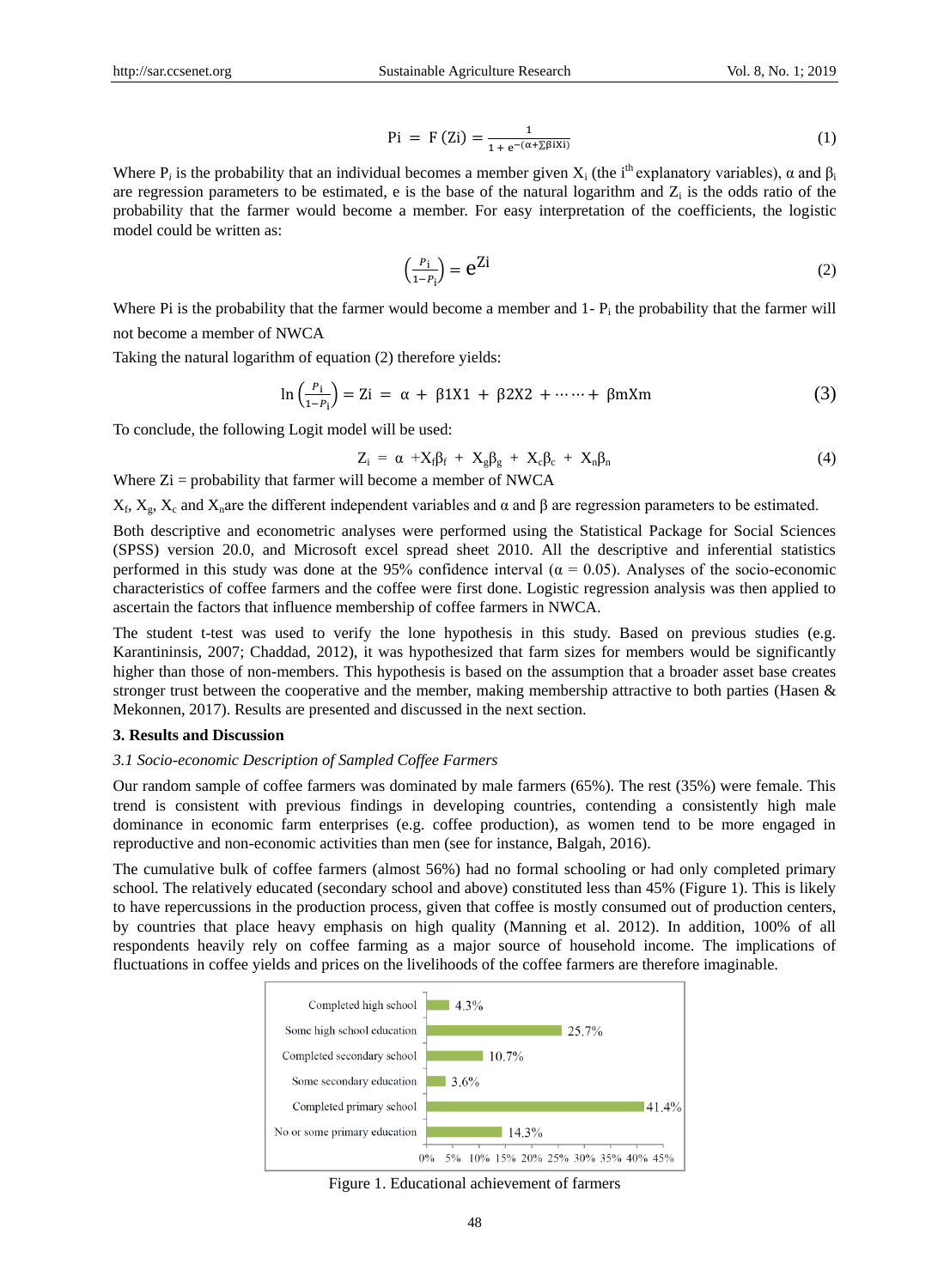Additional demographic characteristics of coffee farmers are presented in table 1.The youngest farmer interviewed was 35 years old while the oldest was 90. The mean household size was 9, with a range of 3 to 21. Given that coffee farming is intensive, and that smallholder farms often draw on family labor (Ngwa & Balgah, 2016), larger households can have larger coffee farms, as farm size likely to positively correlate with household size. The mean household estimated monthly income is around 129 000 (US\$ 226.6). Dividing this by the mean household size (9) produces a monthly per capita income of 14,335 (US\$ 25.2). This suggests that on average, coffee farmers live below the poverty line of US\$1/day. Low investment in the coffee value chain is therefore a logical expectation, as (1) farmers are too poor to invest, given that they are generally poor; and (2) if discounted long term benefits do not supersede current preference for survival and leisure. The second point seems to also obtain in our case study. For instance, the annual expenditures on clothing and footwear of 117730 (US\$ 206.8) represent almost 8% of the mean annual calculated household income of FCFA 1543500 (US\$ 2711.2). At the same time, information obtained from key informant interviews suggests that investments on coffee farms per annum are generally very low, ranging from a minimum of FCFA 0 (US\$ 0) to a maximum of FCFA 90.000 (US\$ 158.1).The investments are largely limited to farm inputs that enhance short term benefits, such as fertilizers (≈70%), payment for periodic (external) labor, especially during fertilizer application, pruning and harvesting(20%), purchase of basic farm tools like hand machetes (≈7%) and pesticides (≈3%). Farmers generally depend on government and NGO support services for long term investments, such as improved, high yielding varieties, technical support in the form of capacity building and additional material cum financial support. The mean coffee farm size of 6Ha is slightly deceptive. This would even be smaller, considering that (1)coffee is just one crop cultivated in the dominantly complex, mixed farming systems characteristic of North West Cameroon; the cultivated plots are under different property rights regimes (traditional versus legal; owned, rented, leased, etc), largely biased against women and the cultivation of permanent crops such as coffee (Balgah, 2016).The rich mean experience (25 years) continues to be an endogenous asset for coffee production in the research region.

| 1. Demographic characteristics of sampled correct familiers |         |         |         |                |  |  |  |  |
|-------------------------------------------------------------|---------|---------|---------|----------------|--|--|--|--|
| Household variable                                          | Minimum | Maximum | Mean    | Std. Deviation |  |  |  |  |
| Age of coffee farmer                                        | 35      | 90      | 58      | 12.731         |  |  |  |  |
| Estimated monthly income (FCFA)                             | 5000    | 500,000 | 128,625 | 121,640        |  |  |  |  |
| Annual expenditure on clothing<br>and footwear (FCFA)       | 15000   | 700,000 | 117,730 | 99,895         |  |  |  |  |
| Household size                                              | 3       | 21      | 9       | 2.895          |  |  |  |  |
| Farm size (Ha)                                              | .5      | 15      | 6       | 3.1556         |  |  |  |  |
| Number of plots                                             |         | 12      | 4       | 2.934          |  |  |  |  |
| Experience as coffee farmer (Years)                         |         | 69      | 25      | 14.475         |  |  |  |  |

Table 1. Demographic characteristics of sampled coffee farmers

Notes:

1. Mean values were rounded up to the nearest convenient number or existing currency

2. FCFA = *Franc de la CommunautéFinancièred' Afrique*

3. 1US\$ is equivalent to FCFA 569.3 (www.xe.com, of 07.10.2018)

#### *3.2 Production System Adopted by Coffee Farmers, Investments and Returns*

Our results show that coffee farmers in the two divisions grow coffee together with other crops. These crops include maize, beans, cocoyam, yams, plantain, banana, cassava, sweet potato, Irish potato, vegetables and fruit trees such as oranges and pear. As mentioned by all the farmers, the main reason for cultivating coffee is for income generation. However to reduce risks and enhance food security, coffee farming is integrated with other food crops. Over 60% of all coffee farmers higher labor periodically, for intensive activities such as pruning, fertilizer/chemical application and harvesting. This labor is often used quite efficiently, as other crops in the mixed cropping systems often benefit from such additional inputs. Almost 80% of all coffee farmers are credit-constrained (Figure 2). It should be possible to obtain some form of credits from the farmers' cooperatives. Yet, not all the coffee farmers get interested. A focused group discussion with farmers who did not obtain any credit, although they needed it revealed that many coffee farmers in the region are risk-averse, mainly as a result of unpredicted climatic conditions and high volatility in coffee prices. A consequence is very low financial investments in coffee farms (and low returns per hectare per year), as indicated in Table 2.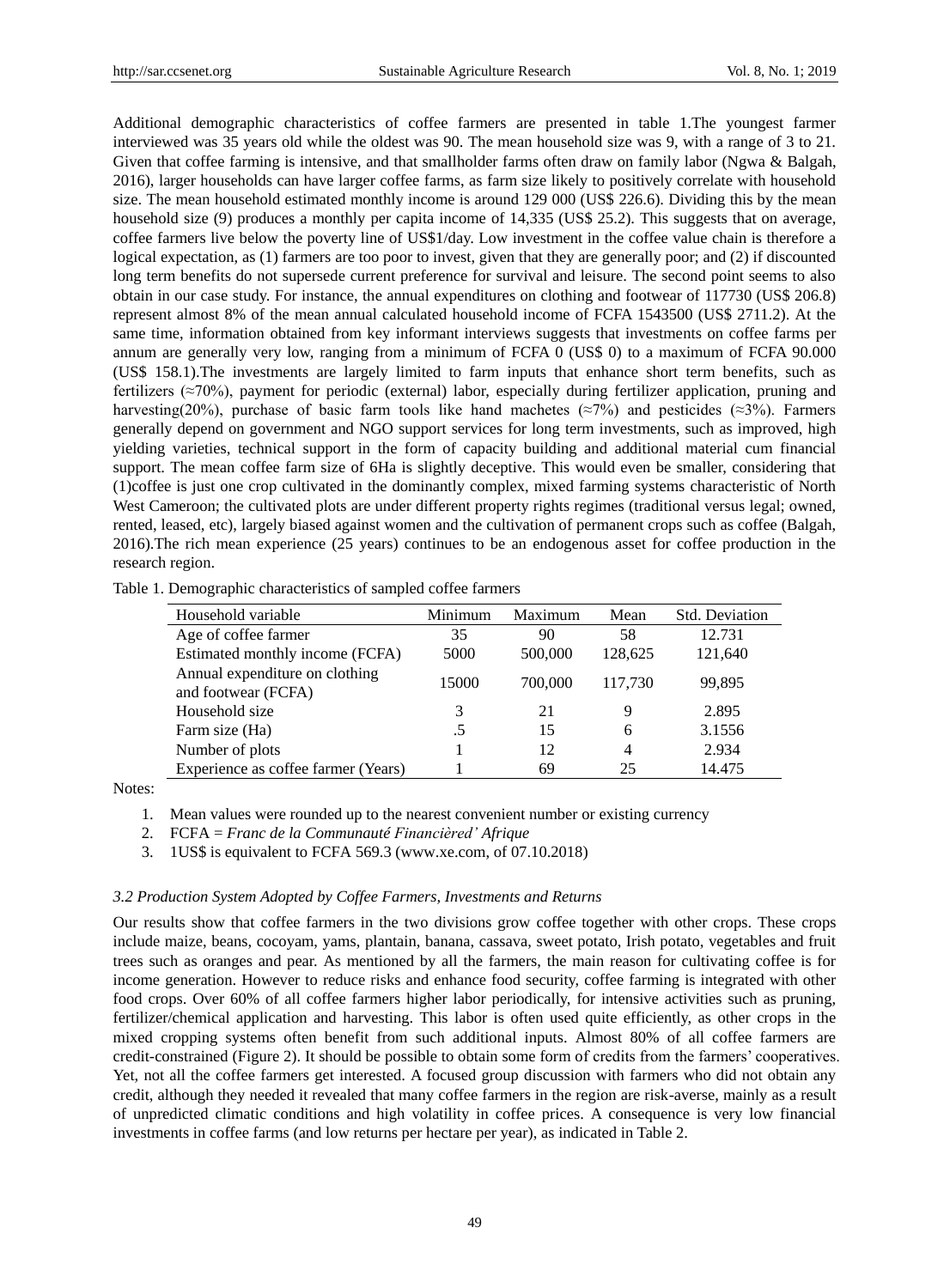

Figure 2. Accessibility to farm inputs

|                                              | Minimum  | Maximum | Mean   | <b>Std. Deviation</b> |
|----------------------------------------------|----------|---------|--------|-----------------------|
| Total cost of paid labor (1)                 | $\theta$ | 25,000  | 1,700  | 3,070                 |
| Total other (variable) costs (2)             | $\theta$ | 150,000 | 22,020 | 33,105                |
| Quantity of marketable coffee beans          | 100      | 3100    | 600    | 460                   |
| produced $(Kg)$ in 2017(3)                   |          |         |        |                       |
| Calculated gross output from sales of 15,000 |          | 465,000 | 90,000 | NA.                   |
| coffee beans $(2017)(4)$                     |          |         |        |                       |
| Gross margin (2017)                          | 15.000   | 290,000 | 66.280 | NΑ                    |

Considering the mean coffee farm size of 6 hectares (Table 1), a mean of harvest 600Kg represents only 100kg of coffee beans per hectare and year. Based on a mean selling price of FCFA 150/Kg of processed beans, the annual estimated gross outputs from coffee production were then calculated (Table 2)

The Gross margin was calculated as follows:

$$
Gross margin = Gross output -Total variable costs \tag{5}
$$

Where:

Gross output = Quantity in Kg in 2017(3) x Sales price of coffee beans per Kg in 2017 (4); and

Total variable costs = total cost of paid labor  $(1)$  + other variable costs  $(2)$ 

Positive gross margins were observed, irrespective of farm size and level of external inputs (table 2). Nevertheless, the total gross margin tended to increase with farm size. The larger the farm size therefore, the more coffee farmers are likely to make money. Thus while risk taking farmers are likely to engage in higher risk-higher-return activities, risk-averse ones may prefer low external input systems (Balgah, 2018). Such attitudes may span into the decision to join cooperatives or not, or even to sell their produce through cooperatives or not. The level of risk assessment is therefore likely to be key variable influencing coffee farmers' decisions to join cooperatives or not. This assessment, which is largely subjective, will vary from one farmer to the next.

#### *3.3 Preference for Coffee Marketing Channels*

Figure 3 presents the marketing channel used by sampled coffee farmers in 2017. The majority of interviewed farmers (44.5%) sold to independent traders. The second choice of market outlet was NWCA (41.4%). However, over 14% of interviewees sold their coffee a cooperative union other than NWCA.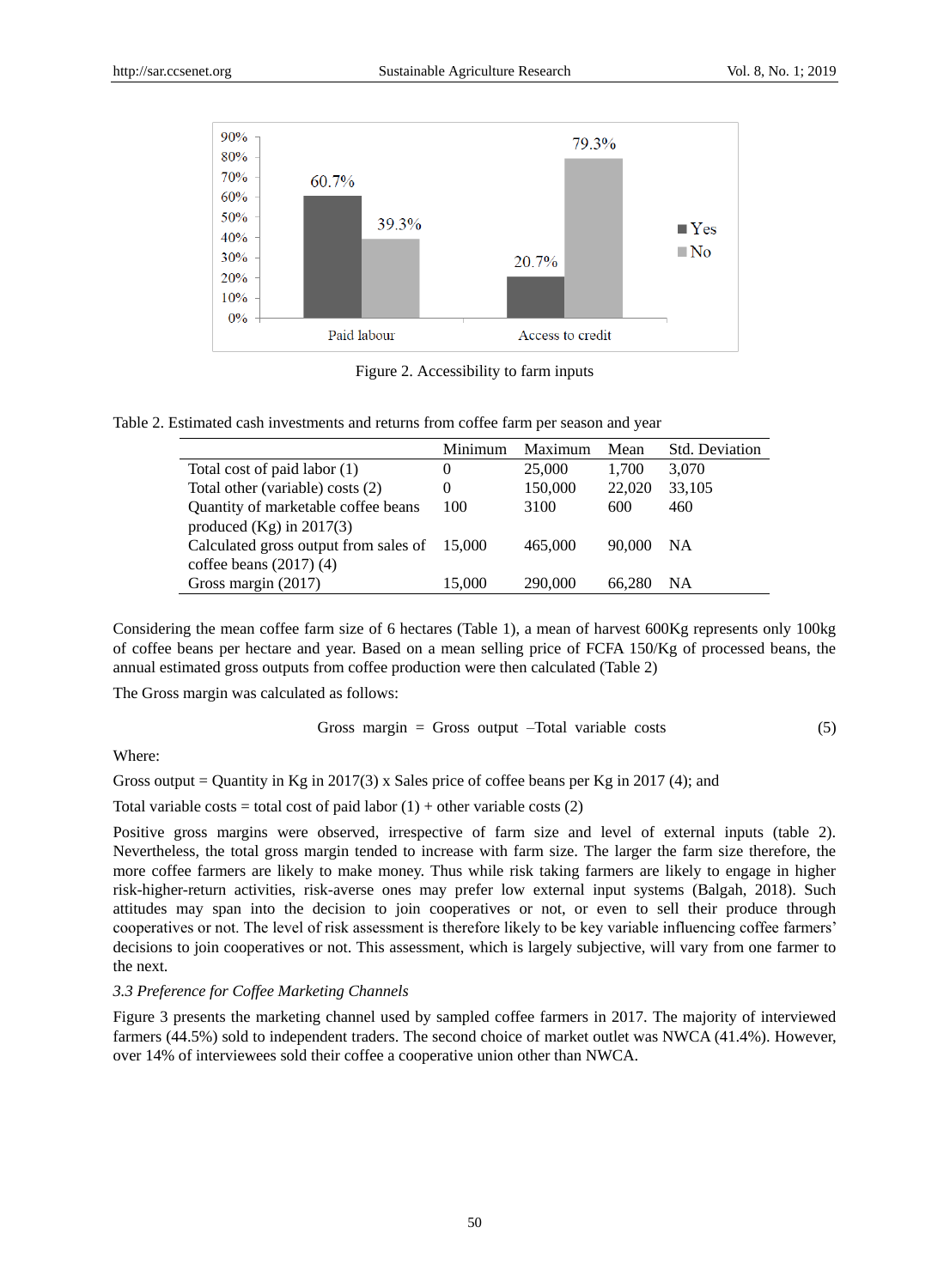

Figure 3. Channel used to market coffee beans in 2017

## *3.4 Market Information Sources and Marketed Products*

It is worth mentioning that 38.6% of coffee farmers got market information from NWCA. 21.4% of them farmers received this information from other formal sources (e.g. print media and radio), while some 4.3% of the farmers rely on their fellow colleagues for the right information. To sell their coffee, most of the farmers (97%) sell their coffee in a dried state while only 2.3% sell coffee in both the cherries and dried state.

Another interesting observation from this research work was the fact that only 55% of the farmers acknowledged to the fact that their money is paid in time whether from NWCA, other unions or from the independent traders. Because of this delay in payments, these farmers now have mixed plans for the future of their coffee plantations, as presented in figure 4.



Figure 4. Farmers' future plans for coffee farm

It can be inferred from figure 8 that the majority of the farmers ( $\approx$ 41%) presently have no future plans for their coffee farms except to continue cultivating coffee. However, around 21.% of the farmers plan to replace their coffee farms with other food crops probably because coffee harvest is low as a result of low soil fertility, lack of inputs as well as limited access to financial credit. On the other hand, almost ≈38% of the farmers having reaped the benefits of coffee cultivation plan rather increase their coffee farms in the future.

## *3.5 Factors Influencing Membership in NWCA*

Initial analysis of membership revealed that only 40% of all interviewed farmers are current members of NWCA. 13.6% of the farmers were former members and 24.3% belonged to other cooperatives. The rest (22.1%) are still to become members of any cooperative. Key informant interviews revealed that many farmers joined cooperatives expecting some extra financial benefits from the cooperatives. However, at the time of interview, 47.9% had received farm inputs; 39.3% training on coffee production, and only 2.9% financial credits. Limited access to credit probably creates disincentive for cooperative membership. Additional disincentives mentioned during key informant interviews included higher costs for farm inputs compared to market prices, delays in payment of dues, poor leadership by cooperative and high membership fees in descending order of importance.

Based on the above results, a binary logistic regression analysis was adopted for the analysis. The dependent variable being a member of NWCA took 1 for yes and 0 otherwise. The regression analysis was conducted using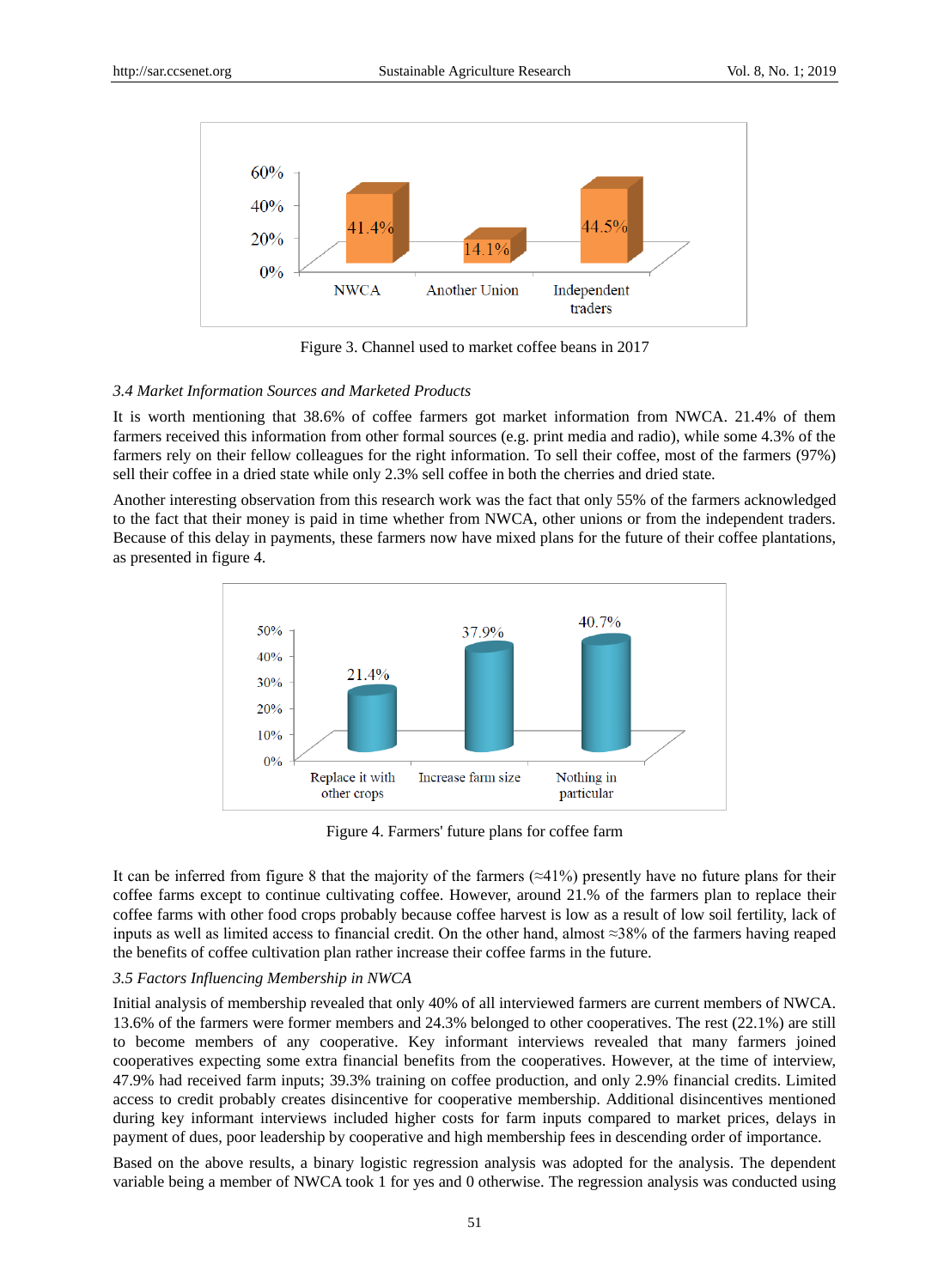11 explanatory variables, in order to establish their strengths and directions in influencing membership. The attributes of our model are presented in tables 3, 4 and 5.

Table 3. Omnibus Test of Model Coefficients

|              | Model type Chi-square Df |    | Sig.  |
|--------------|--------------------------|----|-------|
| Step         | 67.295                   | 10 | (000) |
| <b>Block</b> | 67.295                   | 10 | (000) |
| Model        | 67.295                   | 10 | 000   |

Table 4. Model Summary

|                     | Step -2 Log likelihood Cox & Snell R Square Nagelkerke R Square |  |
|---------------------|-----------------------------------------------------------------|--|
| 53.057 <sup>a</sup> |                                                                 |  |

a. Estimation terminated at iteration number 20 because maximum iterations have been reached.

As shown in table 3 above, there is a significant relationship between the dependent variable (being a member of NWCA) and the selected independent variables used in the model ( $X^2 = 67.295$ , P = 0.000). In addition, table 4 suggests that the variables retained in our model explain almost 72% of the decisions to join the test coffee farmers' cooperative. The degree of influence of individual independent variables on the membership decisions are presented in table 5.

Table 5. Regression Results

| Variable                       | B        | S.E.    | Wald  | df | Sig.  | Exp(B)  |
|--------------------------------|----------|---------|-------|----|-------|---------|
| Age of farmer                  | $-.143$  | .061    | 5.504 | 10 | .019  | .867    |
| Farm size                      | .174     | .160    | 1.186 | 10 | .276  | 1.190   |
| Number of plots                | $-.167$  | .142    | 1.371 | 10 | .242  | .846    |
| Access to credit               | $-.281$  | 1.134   | .061  | 10 | .804  | .755    |
| Agriculture as main occupation | 18.767   | 40192.9 | .000. | 10 | 1.000 | 14.142  |
| Household size                 | .107     | .153    | .485  | 10 | .486  | 1.113   |
| Monthly income                 | .000     | .000    | 8.840 | 10 | .003  | 1.000   |
| Level of education             | $-164$   | .287    | .326  | 10 | .568  | .849    |
| Gender                         | $-1.824$ | .941    | 3.756 | 10 | .053  | .161    |
| Farming experience             | .047     | .041    | 1.304 | 10 | .253  | 1.048   |
| Pay dues on time               | 5.637    | 1.957   | 8.293 | 10 | .004  | 280.622 |
| Constant                       | 3.852    | 3.312   | 1.353 | 10 | .245  | 47.083  |

The beta values indicate that 5 of the 11 tested variables, namely coffee farm size, agriculture as main livelihood source, household size, experience as a coffee farmer and timely payment farmers' dues by the cooperative positively contribute to the decision to join the cooperative. The age of the farmer, number of plots owned, access to credit, level of education of the farmer and the gender of the farmer negatively affected membership decisions. Surprisingly, the household monthly income appears to have no influence on the decisions of the farmers to become members of NWCA ( $B = 0.000$ ,  $P = 0.003$ ). This particular result is in line with that of Balgah, Mbue, Kimengsi and Ngwa (2016); and Ngwa and Balgah (2016) who found out that the household income had no influence on the factors contributing to the adoption of informal mechanisms by disaster victims in Cameroon and the factors contributing to livelihood security among disaster victims in rural Cameroon respectively. On the other hand, it contradicts that of Bagher (2011) who contended that farmers' incomes have a direct impact on their membership decisions and level of participation in cooperative activities. A possible explanation for such a result is that the income maybe normally distributed among the coffee farmers (who were generally poor), and therefore does not lend itself as key decision making factor for membership into cooperatives.

The positive effect of farm size on membership decision is in line with the works of Asante et al (2011) in Ghana, Thorp, Stewart and Heyer (2005), Francesconi and Heerinck (2010), and Hasen and Mekonnen (2017) in Ethiopia; who revealed that the poorest farmers are usually excluded from agricultural cooperatives. This is reasonable, as production on very small farmers may be too small to justify joining a cooperative. Ito et al (2012) also vindicated that smallholder farmers usually opt to self-exclude from participating in agricultural cooperatives especially when the costs of membership are greater than the returns obtained from membership. On the other hand, Verhofstadt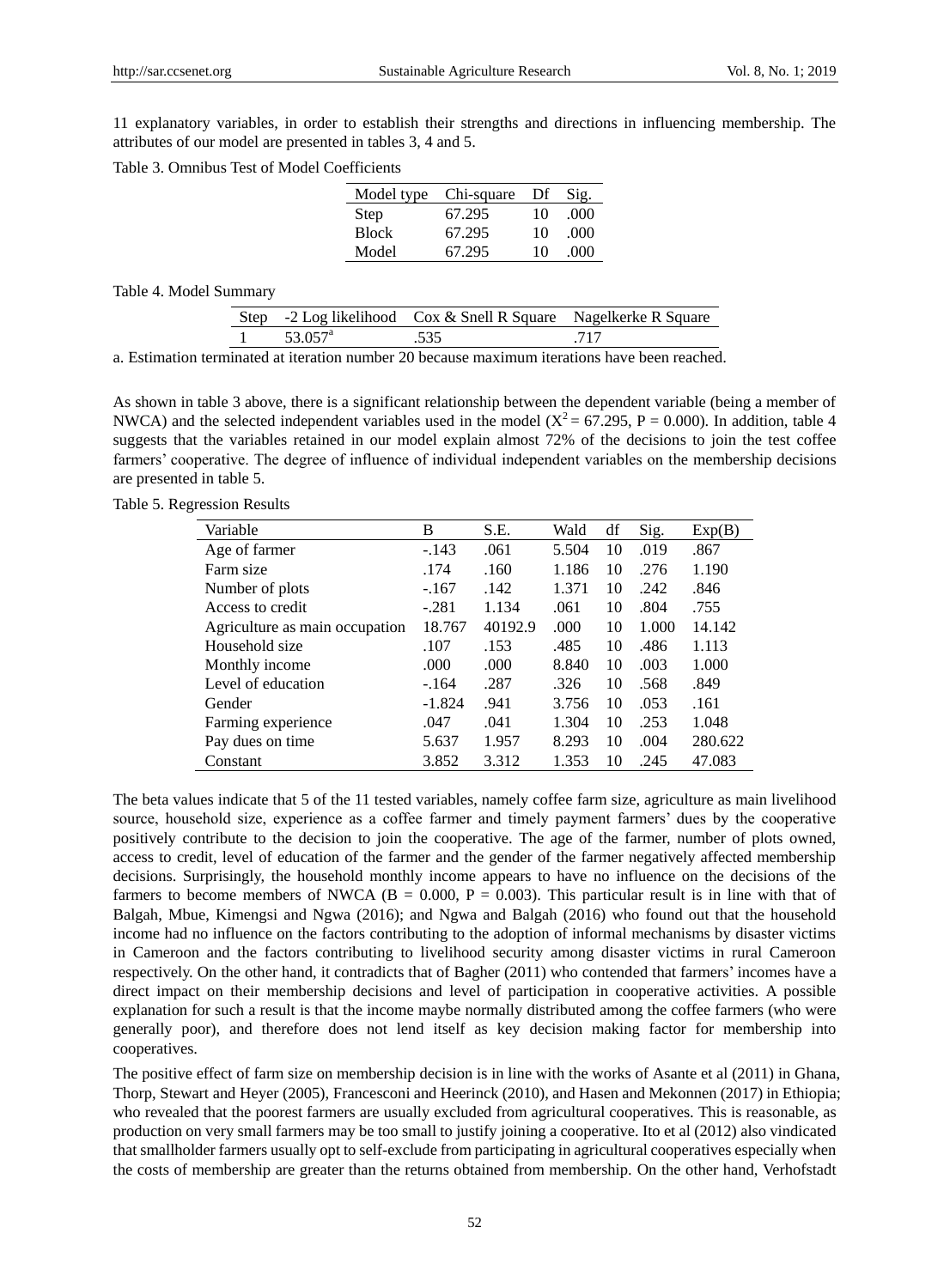and Martens (2014) indicated that owning more land decreases the likelihood of being a cooperative member. Cooperatives have the advantage with respect to transactions that involve specific joint-investments, and also when parties are involved in long-term relations. This as explained by Ménard (2004) and Karantininis (2007) pushes farmers to rely heavily on important assets such as land holdings and associations (cooperatives) which acts as informal safeguards.

The positive role played by the household size is logical, given the availability of "costless" labor. Similar trends have been previously reported (see for instance Bernard &Spielman, 2009, and Mojo et al. 2015). Contradictions also exist (e.g. Hasen & Mekonnen, 2017) results on factors influence farmers' decisions to join cooperatives in Eastern Ethiopia).

Although relatively new, the timely payment of farmers' dues by the cooperative was found to be a significant contributor to the membership decisions of coffee farmers to join NWCA ( $B = 5.637$ ,  $p = 0.04$ ).

It is observed from table 5 that a one unit increase in area of land used for coffee farming for instance will increase the probability that the farmer will become a member of NWCA by 1.19 times. Similarly, as the number of years the farmer has been cultivating coffee as well as the size of the household of the farmer increases by one unit, the probability that the farmer will become a member of NWCA will increase by 1.048 and 1.113 times respectively. This is probably due to the fact that as the farmer gets older in farm work, he accumulates more human capital in the form of experience and increased household members which when re-invested in to the coffee cultivation business will increase yield. Consequently, he will then need a trust worthy route to secure the right income from the sale of his product, which will push him to join the cooperative. This result is in line with that of Tesfamariam (2012) who found out that the number of years as a farmer and in a cooperative positively affected their stay as well as savings in cooperatives. The Centre for International Development Issues Nijmegen (2015) also mentioned that when a reliable buyer is present, timely payment is crucial for the ability of farmers to bypass middlemen. In their study in Uganda, they observed that while farmers sell most of their produce to Ankole (a local cooperative), there are still farmers in the project area who sell to middlemen. This they explained was as a result of the fact that those farmers who sell to Ankole have to wait several days before getting paid. Consequently, when they have urgent cash needs, they find it very difficult to wait for days before being paid money for their coffee, which push them to sell to middlemen rather than the cooperative. In areas where the majority of the household heads have low levels of education (55.7% having only primary education and below in our case study), education may not appear to be of significant importance to the inhabitants of the area, especially with regards to socio-economic interactions. This probably explains why the level of education of the farmer did not influence their membership decisions. However, because of this low level of education, most household will therefore rely on agriculture for their livelihoods. Therefore, the fact that 98.6% of our sample farmers completely rely on agriculture for their household livelihoods explains why in the research area, the main occupation of the household head showed the strongest influence over the decisions of the famers to join NWCA (B = 18.767). This result is similar with that of Buyinza, Banana, Nabanaga and Ntakimye (2008) who found out that farmers' level of adoption of the rotational woodlot technology in Uganda was highly influenced by the main livelihood source of the farmer.

Of significant importance to this study is the ability of NWCA to pay the dues of their members in time  $(B=$ 5.637,  $P = 0.004$ ). As the likelihood of NWCA to pay the dues of members increases by one unit, the probability that more members will join the cooperative increases by 280 times. Thus for farmers with large coffee farms, large households and highly experienced in terms of more farm years, if NWCA can improve on the timely payment of the dues of these coffee farmers, then the higher the probability that these famers will join and continue to be members of the cooperative.

## *Hypothesis testing*

The following hypothesis was developed and tested, based on the established negative correlation between farm size and transaction costs cum to access farm inputs (Keefer & Knack, 2005):

H1: The coffee farm sizes for members are significantly larger compared with those of non-members

H0: There is no difference in the land used by both members and non-members of NWCA for coffee production

To test the hypothesis, the student t-test statistics was employed, adopting the 95% confidence interval ( $\alpha$  = 0.05). Therefore if the p-value of the student t-test statistics on the difference in farm size is less than 0.05, we reject the null hypothesis but if the p-value of the value of the student t-test statistics on the difference in farm size is greater than 0.05, we do not reject the null hypothesis. The result of the student t-test has been presented in table 6 below;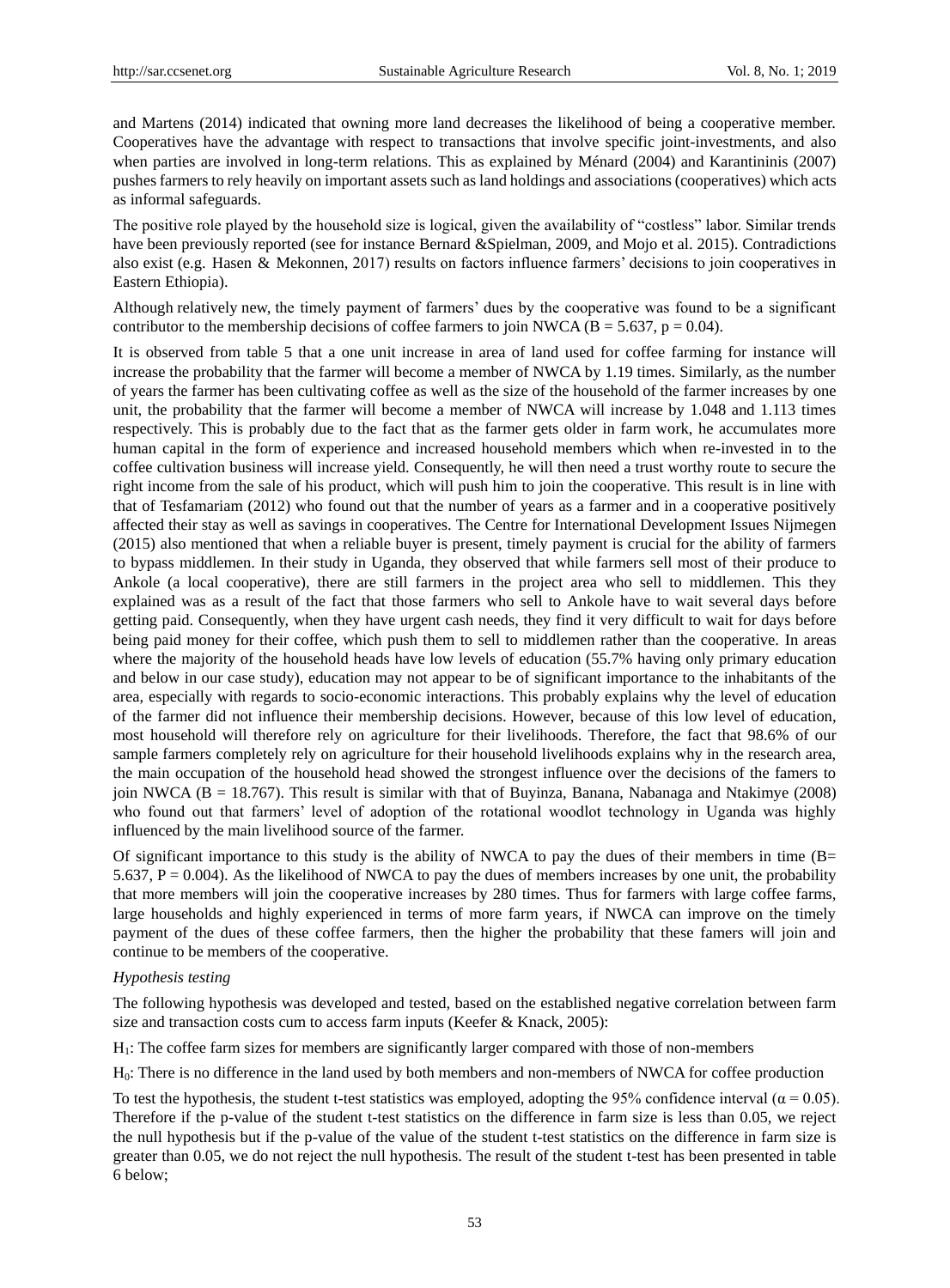| Variable                    |                         |       |        | Farmer status Mean Std. Deviation Std. Error Mean | t-test      |
|-----------------------------|-------------------------|-------|--------|---------------------------------------------------|-------------|
| Farm size used in           | Non-member 5.034 3.1648 |       |        | .3607                                             | $p = 0.004$ |
| coffee production/ha Member |                         | 6.625 | 2.9268 | .3911                                             |             |

Table 6.Student t-test results

The results of the student t-test showed significant higher farm size used by members of cooperatives than non-members (men area  $= 6.625$  for members and 5.034 for non-members,  $p = 0.004$ ). Based on the results, we reject the null hypothesis and conclude that there exist a significant difference in the land used by both members and non-members for coffee production. In other words, the reasons why farmers are reluctant to join the cooperative can be best explained by other factors than the size of the coffee farm. In fact, the farm size on which coffee is produced had a positive effect on membership decision to join NWCA. This seems justified based on the fact that cooperatives would have lowered transactions working with larger farmers than smaller ones. This is even significant when both parties are involved in long-term relations in which trust becomes crucial (Chaddad, 2012). One the one hand, having larger coffee farms seems to motivate cooperatives to accept farmers' membership. On the other hand, larger assets in the form of land holdings seem to deepen trust, providing informal safeguards on which cooperate behavioral relationships between members and the cooperative can be established (Ménard, 2004, Karantininis, 2007). This seems to resonate with the recent findings of Hasen and Mekonnen (2017), who observedthat the poorest coffee farmers in Eastern Ethiopia were excluded from agricultural cooperatives as production on very small farmers were too small to make membership in cooperatives worthwhile. In fact, the farmers usually opted for self exclusion cooperative membership, especially when the costs of membership were greater than the returns. Similar contentions are held by Thorp, Stewart and Heyer (2005), Francesconi and Heerinck (2010), Asante et al (2011), and Ito et al (2012).

## **4. Conclusion and Recommendations**

The objective of this study has been to identify factors that influence the decisions of coffee farmers to join cooperatives. Data was collected from 140 coffee farmers residing intwo divisions in the North West region of Cameroon using a standardized questionnaire. The sample included both (male and female) members and nonmembers of a purposively selected coffee farmers' cooperative, NWCA. The final sample was random, although it was drawn from a frame provided by the cooperative concerned. The collected data also allowed for the characterization of the smallholder coffee sector in the research region. The analysis of the data led to a number of key conclusions. Firstly, coffee is mostly grown as a crop in mixed cropping systems, on coffee farms averaging 6 hectares. This trend mirrors the findings of Joitsa et al (2015) who recently indicated a reduction in coffee production in favor of food crops in the same research region. The majority of sampled coffee farmers (almost 45%) sell their coffee to independent traders. The coffee cooperative is only a second option, receiving about 41.5% of farmers' produce. This probably indicates lowered level of trust by such farmers on the cooperative. Secondly, the age of the farmer, number of plots owned, access to credit, educational level the gender of the farmer did not seem to positively affect their membership decisions. Thirdly, household monthly income had no influence on the decisions of the farmers to become members of NWCA ( $B = 0.000$ ,  $P =$ 0.003).Fourthly, the area of land used for coffee farming, taking farming as main income source, the farmer's household size, experience in coffee farming and the whether the cooperative paid farmers' dues on time contributed positively to the farmers' membership decisions in NWCA. However, only timely payment of farmers' dues by NWCA made a significant contribution. Lastly, the farm size on which coffee is produced was significantly higher among cooperative members than non-members, thus acting as a push factor for joining cooperative.

Given the importance of timely payment of dues, it is strongly recommended that farmers' cooperatives pay more attention to it, if they are interested in consolidating current membership or expanding it. Otherwise, and if smallholder farmers are rational, they may continue to adopt other stop-gap measures (e.g. selling to independent traders for immediate cash returns), especially when discounted demands for current survival supersede any (long term) benefits that may accrue to the farmer, if (s) he joins a cooperative. In addition, NWCA should support smaller farmers in the production process (e.g. through trainings and improved access to farm inputs), in order to encourage them to join the cooperative. Working with smaller farmers in groups can help to offset any increases in transaction costs which the cooperative may want to avoid. Precautions must be taken for generalizing these findings to other cooperatives facing membership problems. As Manning et al (2012) cautioned, the specific context matters. Context-specific analyses are therefore crucial for properly informing policy making decisions, which would favor membership growth beyond this case study.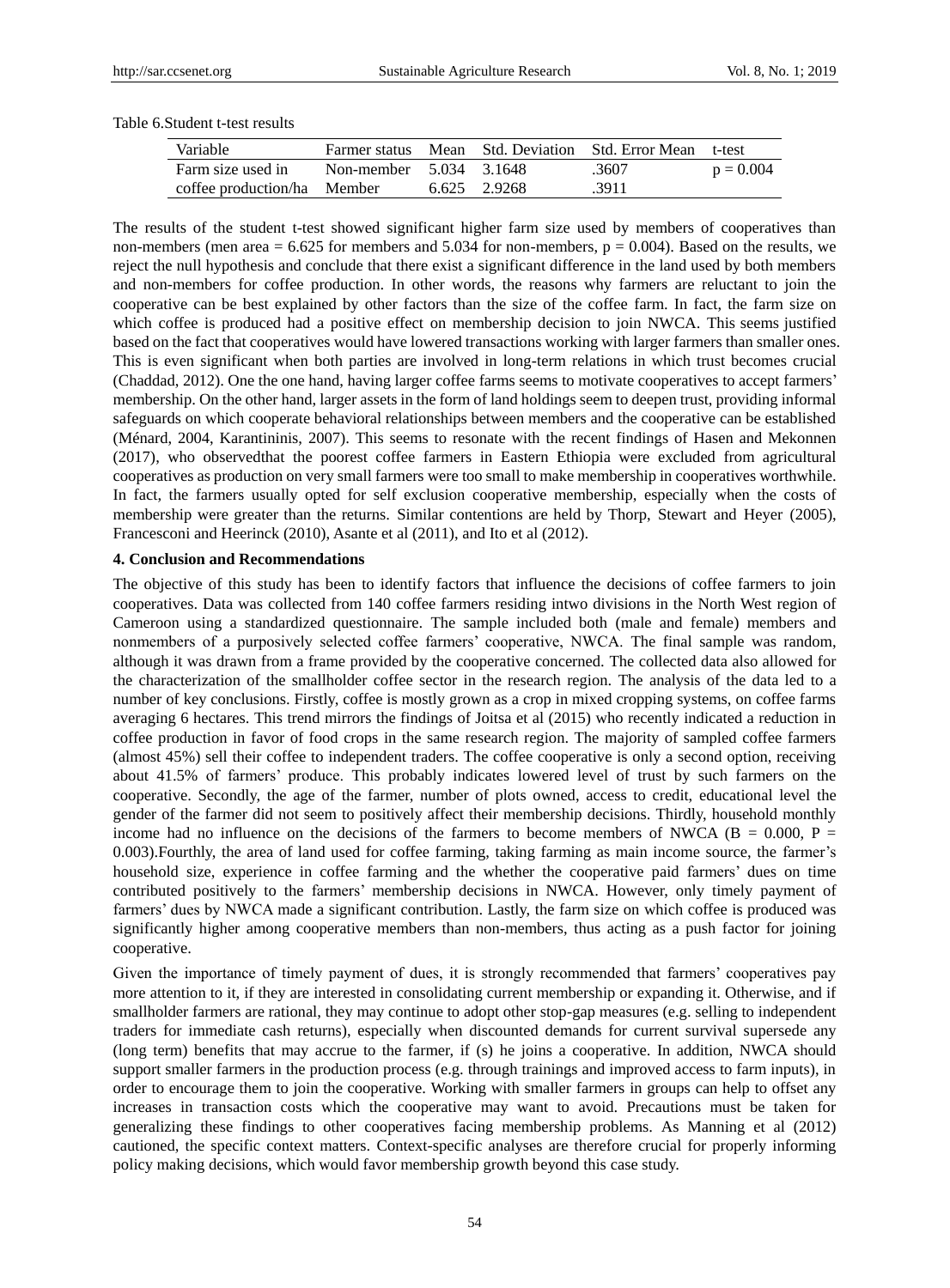## **Acknowledgements**

The author wishes to acknowledge the Ministry of Higher education in Cameroon, for supporting this project through its regular modernization research grants to University lecturers. The contributions of enumerators and research assistants in data collection and preliminary analysis are also recognized. The author is also thankful to the anonymous referees for their insightful comments on the submitted manuscript, which significantly improved the quality of the final paper.

# **References**

- Abate, G., Francesconi G., & Getnet, K. (2014). Impact of agricultural cooperatives on Smallholders' technical efficiency: empirical evidence from Ethiopia. *Annals of Public and Cooperative Economics, 85*(2), 257-286. https://doi.org/10.1111/apce.12035
- Abebaw, D., & Haile, M. G. (2013). The impact of cooperatives on agricultural technology adoption: empirical evidence from Ethiopia. *Food Policy, 38*, 82-91. http://dx.doi.org/10.1016/j.foodpol.2012.10.003
- Armando, C. P. (2009). *Agricultural Cooperatives and Farmers Organizations: Role in Rural Development and Poverty Reduction.* Annual Report of the Swedish Cooperative Centre, Agricord (Network of international agro-agencies), Sweden, 1-7.
- Asante, B., Sefa, V., & Saprong, D. (2011). Determinants of Small Scale Farmers' Decision to Join a Farmer Based Organizations in Ghana. CSIR- Crops Research Institute. *African Journal of Agricultural Research, 6*(10), 2273-2279.
- Ashenfelter, O., & Pencavel, J. H. (1969). American trade union growth, 1900-1960. *Quarterly Journal of Economics, 86*, 434-448. https://doi.org/10.2307/1880530
- Azmah O., Fatimah, K., Rohana, J., & Rosita, H. (2012). Factors Influencing Cooperative Membership and Share Increment: An Application of the Logistic Regression Analysis in the Malaysian Cooperatives. *World Review of Business Research, 2*(5), 24 - 35
- Bacon, C. M., Robert, A. R., & Hannah, M. (2015), Fair trade coffee and environmental sustainability in Latin America, In L.T. Raynolds, & A.B. Elizabeth (eds.), *Hand book of Research on Fair Trade* (388-404). Cheltenham, UK: Edward Elgar Publishing,
- Baden, S., & Pionetti, C. (2011). Women's collective action in agricultural markets: synthesis of preliminary findings from Ethiopia, Mali, and Tanzania. *Oxfam Policy on Practical Agriculture and Food Lands, 11*(7), 70-126.
- Bagher, A. (2011). Identifying the Factors Affecting the Participation of Agricultural Cooperatives' Members. *American Journal of Agricultural and Biological Sciences, 4*(6), 560-566
- Balgah, R. A. (2018). Do Flood Hazards Affect Risk Attitudes? An Experimental Analysis in Agriculture-Dependent Communities in Cameroon. *Journal of Experimental Agriculture International, 24*(3), 1-14. https://doi.org/10.9734/JEAI/2018/42141
- Balgah, R. A. (2016). Applying Participatory Rural Appraisal to Unlock Gender Group Differences in Some Communities in Rural Cameroon. *Asian Journal of Agricultural Extension, Economics and Sociology, 12*(3), 1-11. https://doi.org/10.9734/AJAEES/2016/28327
- Balgah, R., Mbue, I., Kimengsi, J., & Ngwa, K. (2016). Factors Influencing the Adoption of Informal Mechanisms by Disaster Victims in Cameroon. *International Journal for Social and Political Science, 2*(2), 6-29.
- Barrett, C. (2008). Smallholder market participation: Concepts and evidence from eastern and southern Africa. *Food Policy, 33*, 299-317. https://doi.org/10.1016/j.foodpol.2007.10.005
- Bernard, T., & Spielman, D. (2009). Reaching the rural poor through rural producer organizations? A study of agricultural marketing cooperatives in Ethiopia. *Food Policy, 34*(1), 60-69. http://dx.doi.org/10.1016/j.foodpol.2008.08.001
- Bernard. T., Abate, G., & Lemma, S. (2013). *Agricultural cooperatives in Ethiopia: results of the 2012 ATA baseline survey.* Washington, DC: International Food Policy Research Institute. Retrieved from http://citeseerx.ist.psu.edu/viewdoc/download?doi=10.1.1.352.7458
- Birchall, J. (2003). *Rediscovering the co-operative advantage: poverty reduction through self-help.* Geneva, Switzerland: International Labour Organisation.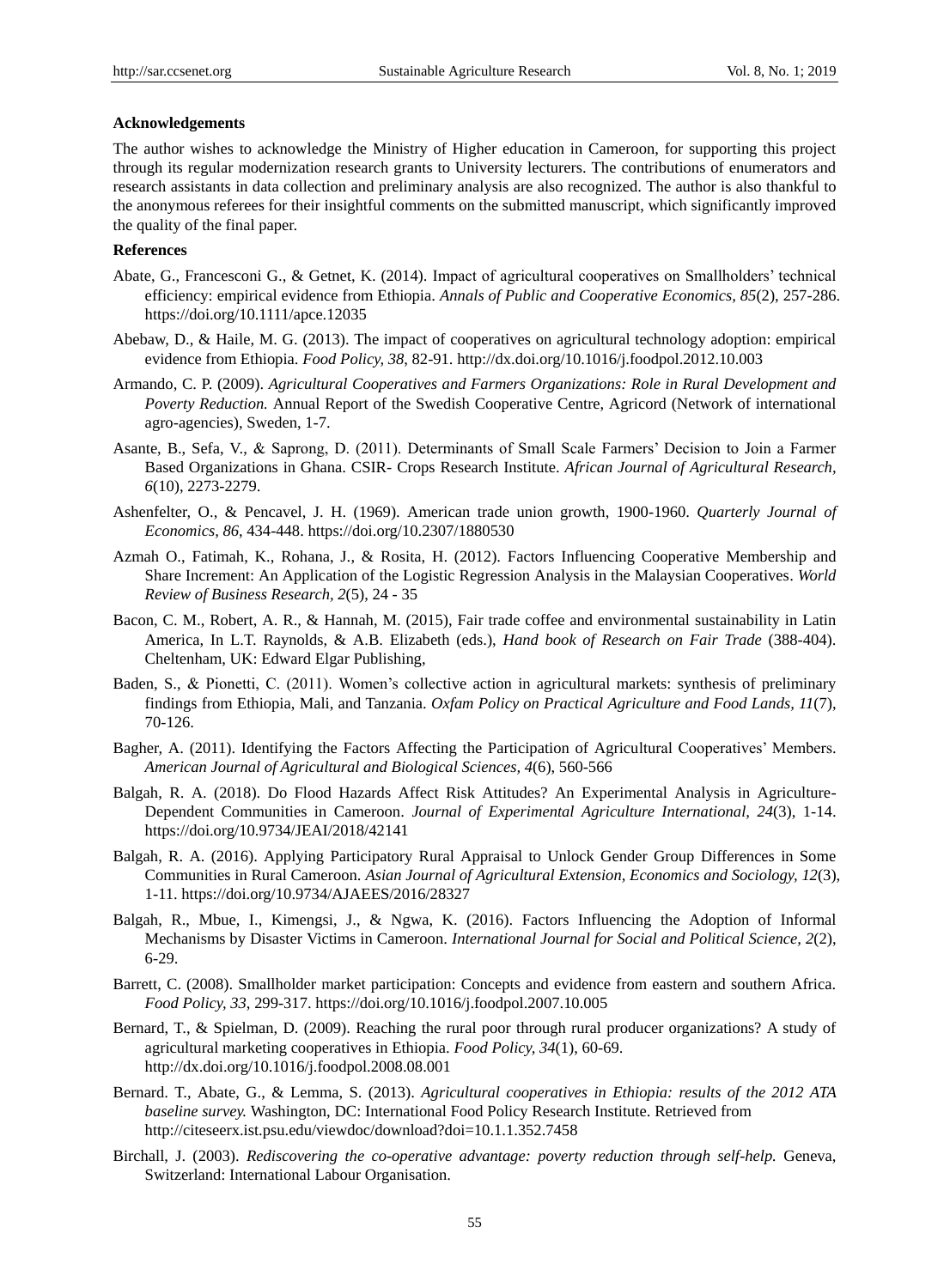- Birchall, J., & Simmons, R. (2008). The Role of Cooperatives in Poverty Reduction: Network perspectives. *The Journal of Socio-Economics, 37*, 2131-2140. https://doi.org/10.1016/j.socec.2008.04.016
- Birchall, J., & Ketilson, L. (2009). *Resilience of the Cooperative Business Model in Times of Crisis, Sustainable Enterprise Programme*. Geneva, Switzerland: International Labour Organization,
- Bogale, A., & Shimelis, A. (2009). Household Level Determinants Of Food Insecurity In Rural Areas Of Dire Dawa, Eastern Ethiopia. *African Journal of Food Agriculture Nutrition and Development, 9*, 1914-1926.
- Brice, R. M. (2018). Cameroon: The coffee sector is still declining. Retrieved from https://www.businessincameroon.com/agriculture/0304-7928-cameroon-the-coffee-sector-is-still-declining
- Buyinza, M., Banana, A., Nabanoga, G., & Ntakimye, A. (2008). Socio-economic Determinants of Farmers' Adoption of Ritational Woodlot in Kigorobya Sub-county, Hoima District, Uganda. *South African Journal of Agricultural Extension, 37*, 1-16.
- Centre for International Development Issues Nijmegen (CIDIN). (2014). The Impact of Coffee Certification on Smallholder Farmers in Kenya, Uganda and Ethiopia, Centre for International Development Issues Nijmegen (CIDIN), Radboud University Nijmegen, The Netherlands.
- COSA (Committee on Sustainability Assessment) (2013). *The COSA measuring sustainability report: Coffee and cocoa in 12 countries.* Philadelphia, PA: The Committee on Sustainability Assessment.
- Develtere, P., Pollet, I., & Wayama, F. (2008). *Cooperating out of poverty; The renaissance of the African cooperative movement.* Washington DC: International Labour Organization/World Bank institute
- Divine, M. (2014). *Evaluation of factors influencing membership in coffee cooperative in Huye District, Rwanda*. Master's Thesis, Nairobi: University of Nairobi, Kenya
- Fafchamps, M., & Vargas-Hill, R. (2005). Selling at the farm gate or travelling to the market?. *American Journal of Agricultural Economics, 87*(3), 717-734. https://doi.org/10.1111/j.1467-8276.2005.00758.x
- Fanaye, T., & Thomas, A. (2012). *Women's Participation in Agricultural Cooperatives in Ethiopia.* Washington DC: International Food Policy Research Institute (FPRI).
- FAO (2007). National workshop on organic agriculture and fair-trade in Cameroon, SAWA HOTEL, DOUALA CAMEROON,  $4^{th}$  to  $5^{th}$  October 2007.
- Fischer, E., & Qaim, M. (2012). Linking smallholders to markets: determinants and impacts of farmer collective action in Kenya. *World Development, 40*(6), 1255-1268. http://dx.doi.org/10.1016/j.worlddev.2011.11.018
- FLO Fairtrade Labelling Organizations International (2009). Fairtrade: A better deal. Brochure. [Online] Bonn: Fairtrade Labelling Organizations International. Retrieved from http://www.fairtrade.net/fileadmin/user\_upload/content/2009/resources/2010-01\_FLOInfoBrochure-EN-2.p df [2010-04-07]. In English
- Francesconi, G., & Heerink, N. (2011). Ethiopian agricultural cooperatives in an era of global commodity exchange: does organisational form matter?. *Journal of African Economics, 20*(1), 153-177. https://doi.org/10.1093/jae/ejq036
- Frederick, D. (1997).Co-ops 101: An Introduction to Cooperatives U.S. Department of Agriculture, Rural Business - Cooperative Service Division, Cooperative Information Report 55. Retrieved from http://www.rurdev.usda.gov/rbs/pub/cir55/cir55rpt.htm (Accessed on 14 August 2018).
- Gebremedhin, B., Jaleta, M., & Hoekstra, D. (2009). Smallholders, institutional services, and commercial transformation in Ethiopia. *Agricultural Economics, 40*(1), 773-787. https://doi.org/10.1111/j.1574-0862.2009.00414.x
- Getnet, K., & Anullo, T. (2012). Agricultural cooperatives and rural livelihoods: evidence from Ethiopia. *Annals of Public and Cooperative Economics, 83*(2), 181-198. https://doi.org/10.1111/j.1467-8292.2012.00460.x
- Hasen, M., & Mekonnen, H. (2017). The impact of agricultural cooperatives membership on the wellbeing of smallholder farmers: Empirical evidence from Eastern Ethiopia. *Agricultural and Food Economics, 5*(6), 1-20. https://doi.org/10.1186/s40100-017-0075-z
- Hellin, J., Lundy, M., & Meijer, M. (2009). Farmer organization, collective action and market access in Meso-America. *Food Policy, 34*(1), 16-22. http://dx.doi.org/10.1016/j.foodpol.2008.10.003
- Hueth, B., & Marcoul, P. (2009). Incentive pay for CEOs in cooperative firms. *American Journal of Agricultural Economics, 91*(5), 1218-1223. https://doi.org/10.1111/j.1467-8276.2009.01287.x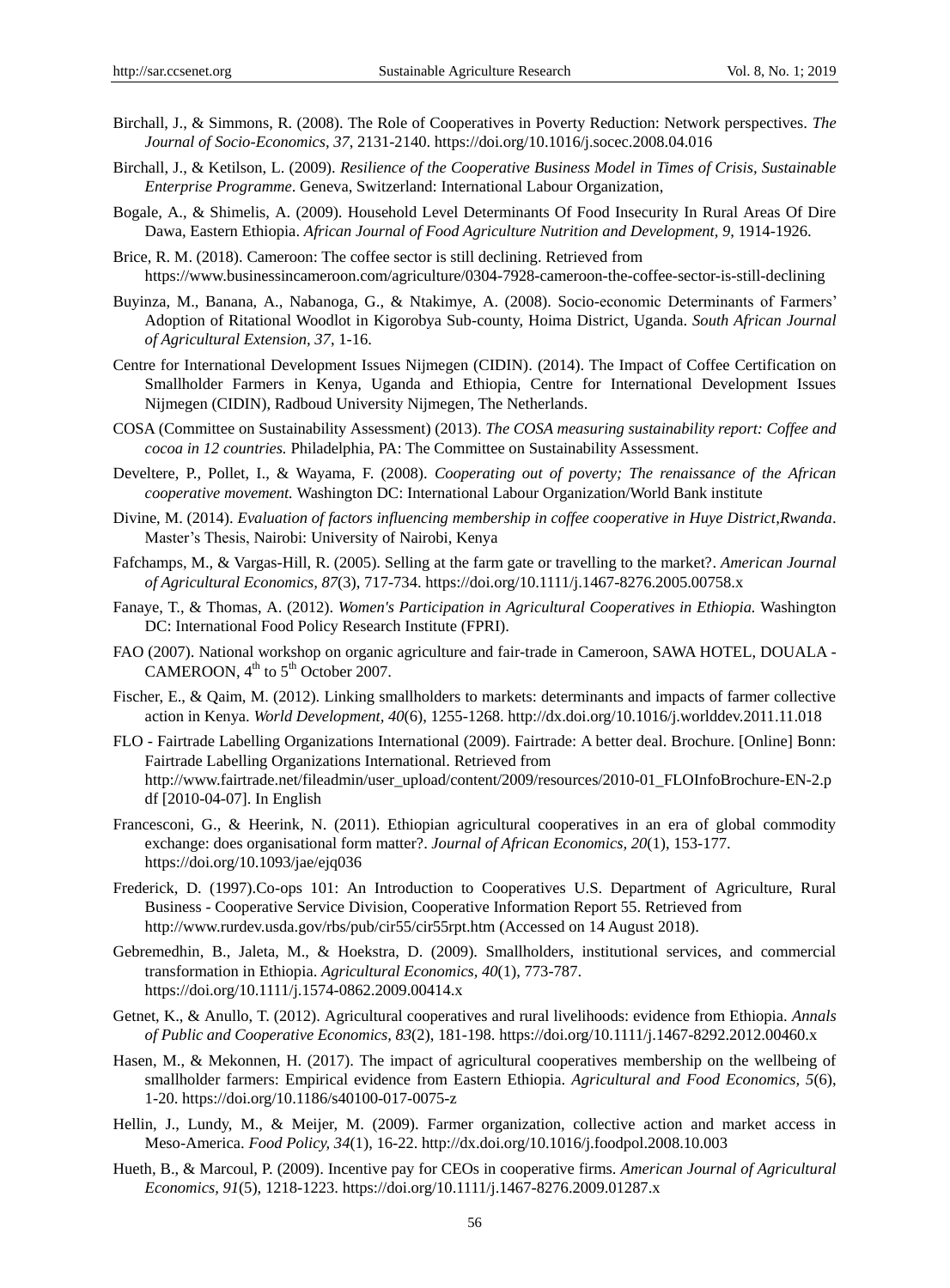- International coffee Council (2015). Sustainability of the coffee sector in Africa, International Coffee Organization, ICC 114-5 Rev. 1,  $115<sup>th</sup>$  Session, 28 September - 2 October 2015. Milan, Italy
- International Labour Office (ILO) (2014). Cooperatives in Africa: Success and Challenges, A Contribution to the International Symposium on Cooperatives and Sustainable Development Goals: The Case of Africa, 2 September 2014, Berlin, Germany
- Ito, J., Bao, Z., & Su, Q. (2012). Distributional effects of agricultural cooperatives in China: exclusion of smallholders and potential gains on participation. *Food Policy, 37*(6), 700-709. http://dx.doi.org/10.1016/j.foodpol.2012.07.009
- Jamilah, D. (2006). *Applying Data Envelopment Analysis to Evaluate the Efficiency of Fishermen Associations in Malaysia* (unpublished doctoral thesis), University Putra Malaysia, Selangor, Malaysia.
- Joitsa, A., Musima, O., & Yambene, H. (2015). Cooperative movements in the Western Highlands of Cameroon. *Journal of Alpine Research*. https://doi.org/10.4000/rga.2764
- Jussila, I., Byrne, N., & Tuominen, H. (2012). Affective commitment in cooperative organizations: what makes members want to stay?. *International Business Research, 5*(100), 1-10. https://doi.org/10.5539/ibr.v5n10p1
- Karantininis, K. (2007). The Network Form of Cooperative Organization. In Karantininis, K. & Nielson, J. (eds), *Vertical Markets and Cooperative Hierarchies*. Dordrecht: Springer. https://doi.org/10.1007/1-4020-5543-0\_2
- Karli, A., Bilgic, A., & Celik, Y. (2006). Factors Affecting Farmers' Decision to Enter Agricultural Cooperatives Using Random Utility Model in the South Eastern Anatolian Region of Turkey. *Journal of Agricultural and Rural Development in the Tropics and Subtropics, 107*(2), 115-127.
- Kumar, V. K., Wankhede, G., & Gena, H. C. (2015).Role of Cooperatives in Improving Livelihood of Farmers on Sustainable Basis. *American Journal of Educational Research, 3*(10), 1258-1266. https://doi.org/10.12691/education-3-10-8
- Lerman, Z., & Ruben, R. (2005). *Why Nicaruguan Peasants Remain in Agricultural Production Cooperatives*. Selected Paper prepared for presentation at the American Agricultural Economics Association Annual Meeting, Providence, Rhode Island.
- Lund, M. (2013). *Cooperative Equity and Ownership: An introduction.* Center for Cooperative, University of Wisconsin, Madison, USA.
- Manning, S., Boons, F., von Hagen, O., & Reinecke, J. (2012). National Contexts Matter: The Co-Evolution of Sustainability Standards in Global Value Chains. *Ecological Economics, 83*, 197-209. https://doi.org/10.1016/j.ecolecon.2011.08.029
- Markelova, H., & Mwangi, E. (2010). Collective action for smallholder market access: evidence and implications for Africa. *Review of Policy Research, 27*(5), 621-640. https://doi.org/10.1111/j.1541-1338.2010.00462.x
- Ménard, C. (2004). The Economics of Hybrid Organizations. *Journal of Institutional and Theoretical Economics, 160*(3), 345-376. https://www.jstor.org/stable/40752467
- Mojo, D., Fischer, C., & Degefa, T. (2015). Social and environmental impacts of agricultural cooperatives: evidence from Ethiopia. *International Journal of Sustainable Development and World Ecology, 22*(5), 388-400. http://dx.doi.org/10.1080/13504509.2015.1052860
- Momo-Lekane, G. (2016). Coffee Cooperatives in Cameroon: An Assessment of the Causes of Coffee Cooperatives' Collapse in the Post-adjustment Period, In: Okem A. (eds) *Theoretical and Empirical Studies on Cooperatives*. SpringerBriefs in Geography. Springer, Cham. https://doi.org/10.1007/978-3-319-34216-0\_6
- Ngwa, K. A., & Balgah, R. A. (2016). Determinants of Livelihood Security among Disaster Victims in Rural Cameroon. *International Journal of Recent Scientific Research, 7*(1), 8328-8334.
- Nkechi, C., & Uchenna, C. (2015). Effects of Membership of Cooperative Organisation and Determinants of Farmer-Members' Income in Rural Anambra State, Nigeria. *International Journal of Scientific and Technology research, 4*(8), 28-35.
- Nugussie, Z. (2009). Why Some Rural People Become Members of Agricultural Cooperatives while others do not. *Journal of Development and Agricultural Economics, 2*(4), 138-144.